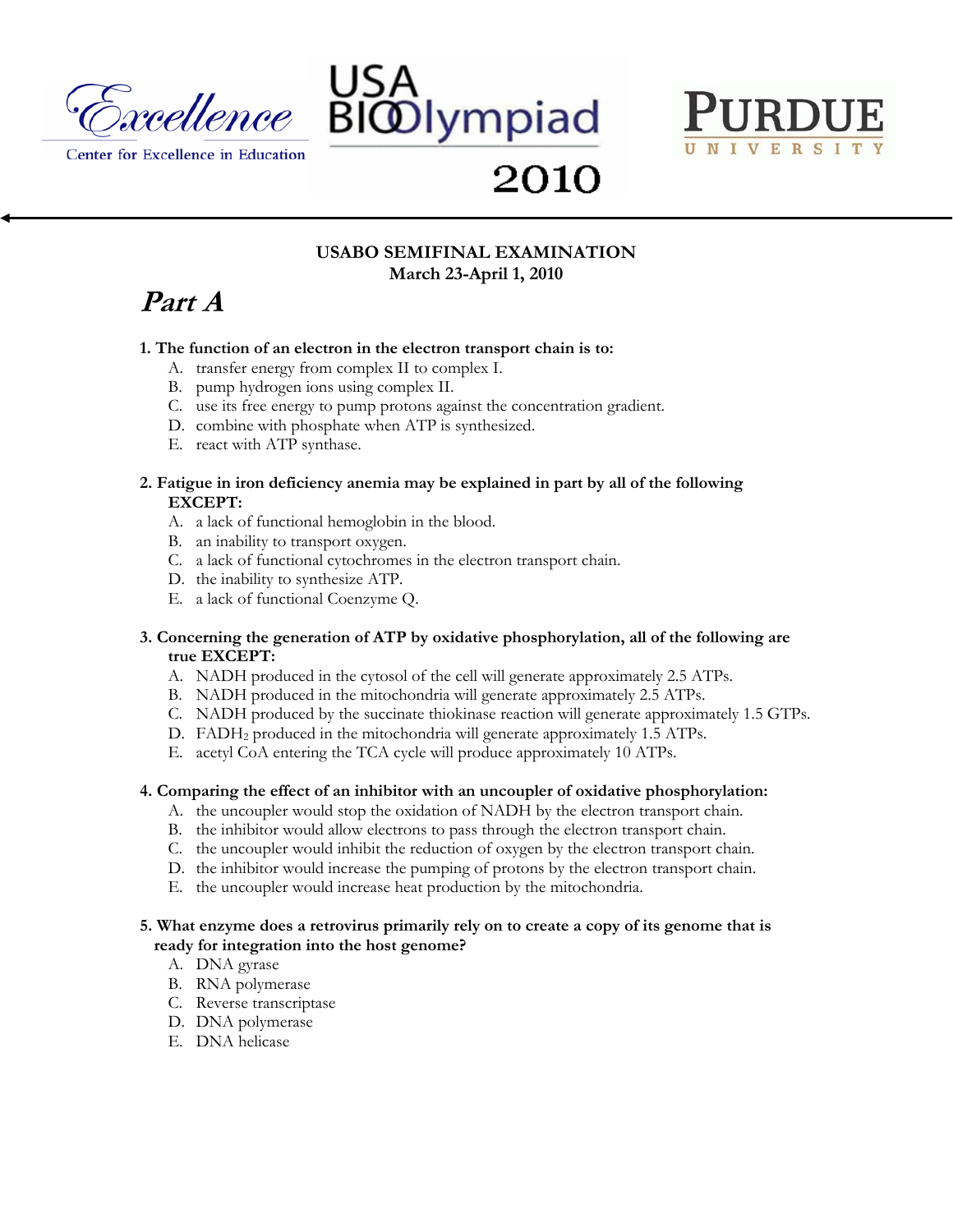## **6. Integral transmembrane proteins are proteins embedded in the cell membrane. Which of the following amino acids would you MOST expect to find in the transmembrane region of such proteins?**

- A. Tryptophan
- B. Lysine
- C. Arginine
- D. Serine
- E. Glutamate

## **7. The expansion of plant cells occurs differently from that of animal cells. The primary reason for this difference is associated with:**

- A. the presence of a central vacuole in a plant cell.
- B. the presence of a cell wall in plant cells.
- C. a difference in protein synthesis in plant cells.
- D. the absence of golgi apparati in plant cells.
- E. a difference in microtubular organization in plant cells.

## **8. Isotonic solutions are used as saline wash for wounds because:**

- A. they kill contaminating bacteria.
- B. they have lower salt concentration than the human body and would help healing.
- C. they have the same salt concentration as the human body and will not irritate the wound.
- D. they have higher salt concentration than the human body and would help healing.
- E. they are bacteriostatic.

## **9. One reason phospholipids are well suited to be the main structural component of membranes is:**

- A. they are completely insoluble in water.
- B. they provide energy for transport through the membrane.
- C. they form a structure in which the hydrophobic portion faces outward.
- D. they form a single sheet in water.
- E. they form a selectively permeable structure.
- **10. Certain amino acids are considered essential in an animal's diet because they cannot be produced within the organism. Which of the following cellular processes would be most DIRECTLY affected by a dietary deficiency in essential amino acids?** 
	- A. Cell division
	- B. Cellular respiration
	- C. Translation of mRNA
	- D. Replication of DNA
	- E. Oxygen transport

## **11. Which of the following cell types would you expect to be abundant in ER and Golgi Bodies?**

- **I. Adipose cells**
- **II. Islet of Langerhans cells**
- **III. Plasma B cells**
- **IV. Red blood cells**
- A. I only
- B. III only
- C. I and II only
- D. II and III only
- E. I, II, III, and IV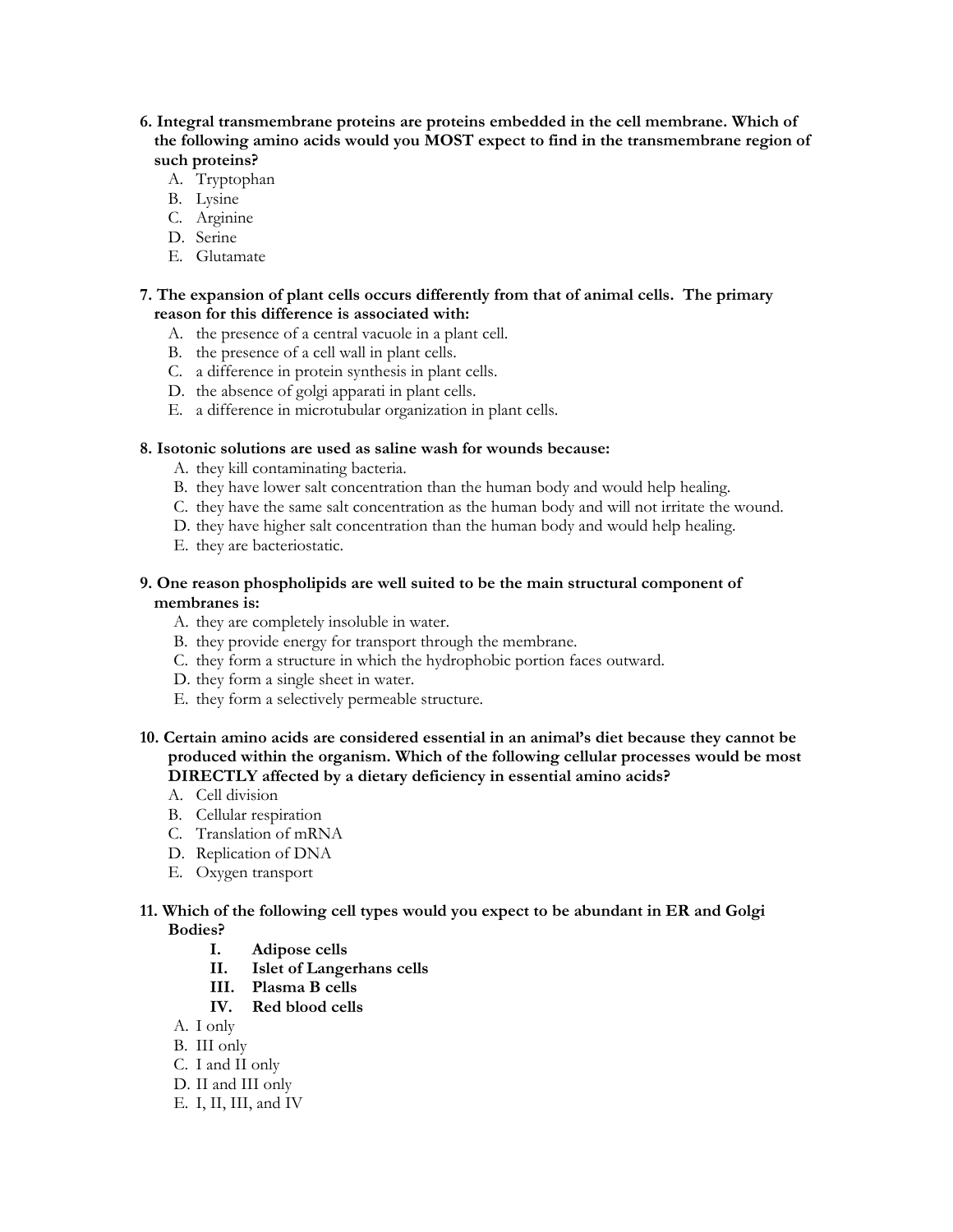## **12. A day in the sun will expose your skin to UV light. Which is not true about the resulting DNA damage/repair pathway?**

- A. UV exposure will cause single bonded cross-linked thymine-thymine dimers which severely distort the phosphate backbone.
- B. UV exposure will cause double bonded perpendicular thymine-thymine dimers which kink the phosphate backbone.
- C. Photolyase will repair DNA damage by using energy from UV light to break open thymine dimers.
- D. During replication of damaged DNA, a single base pair deletion will be found on the newly synthesized DNA strand opposite to the thymine dimer site.

## **13. Why is it necessary to store harvested fruits in ventilated packaging?**

- A. Cells from harvested fruit need oxygen, because they are alive and still undergoing respiration.
- B. Cells from harvested fruit need oxygen, because they are alive and still undergoing fermentation.
- C. Cells from harvested fruit need atmospheric nitrogen, because they are alive and still synthesizing amino acids.
- D. Cells from harvested fruit need atmospheric nitrogen, because they are alive and still synthesizing nucleic acids.
- E. Cells from harvested fruit need atmospheric nitrogen, because they are alive and still undergoing respiration.
- **14. Photosynthesis is a process in which light energy is converted to chemical energy and used to produce organic compounds within the chloroplasts. It consists of two stages, the light reactions and the dark reactions. Which of the following processes would NOT occur if carbon dioxide was removed from a plant's growth chamber?** 
	- A. ATP energy forms from the conversion of light energy
	- B. NADP+ is reduced to NADPH
	- C. 5-carbon sugars, RuBP, is produced
	- D. photons are absorbed by photosynthetic pigments
	- E. oxygen is produced
- **15. When considering the root and the stem in plants, their growth is similar in all but which of the following ways:** 
	- A. both begin tissue differentiation in their meristematic regions.
	- B. both have cortex surrounding the central core.
	- C. both have meristems on the lateral surfaces.
	- D. both have growth that occurs primarily by cell enlargement.
	- E. both possess apical meristems.
- **16. A heavy frost occurred one morning in early spring injuring young grape plants. The two tissues commonly affected are the phloem and the xylem. Which of these observations is made several weeks following the frost?**

A. The leaves and new shoots are smaller than expected due to lack of nutrient and water conduction.

- B. The xylem tissue dies rendering the plant helpless against viral or bacterial infection.
- C. Undamaged xylem tissue assumes the responsibilities of the damaged phloem and likewise
- the undamaged phloem assumes the responsibilities of the damaged xylem.
- D. The plants recover completely and the damaged vascular tissue is replaced by new tissue.
- E. The plants die as a consequence of root death from lack of food.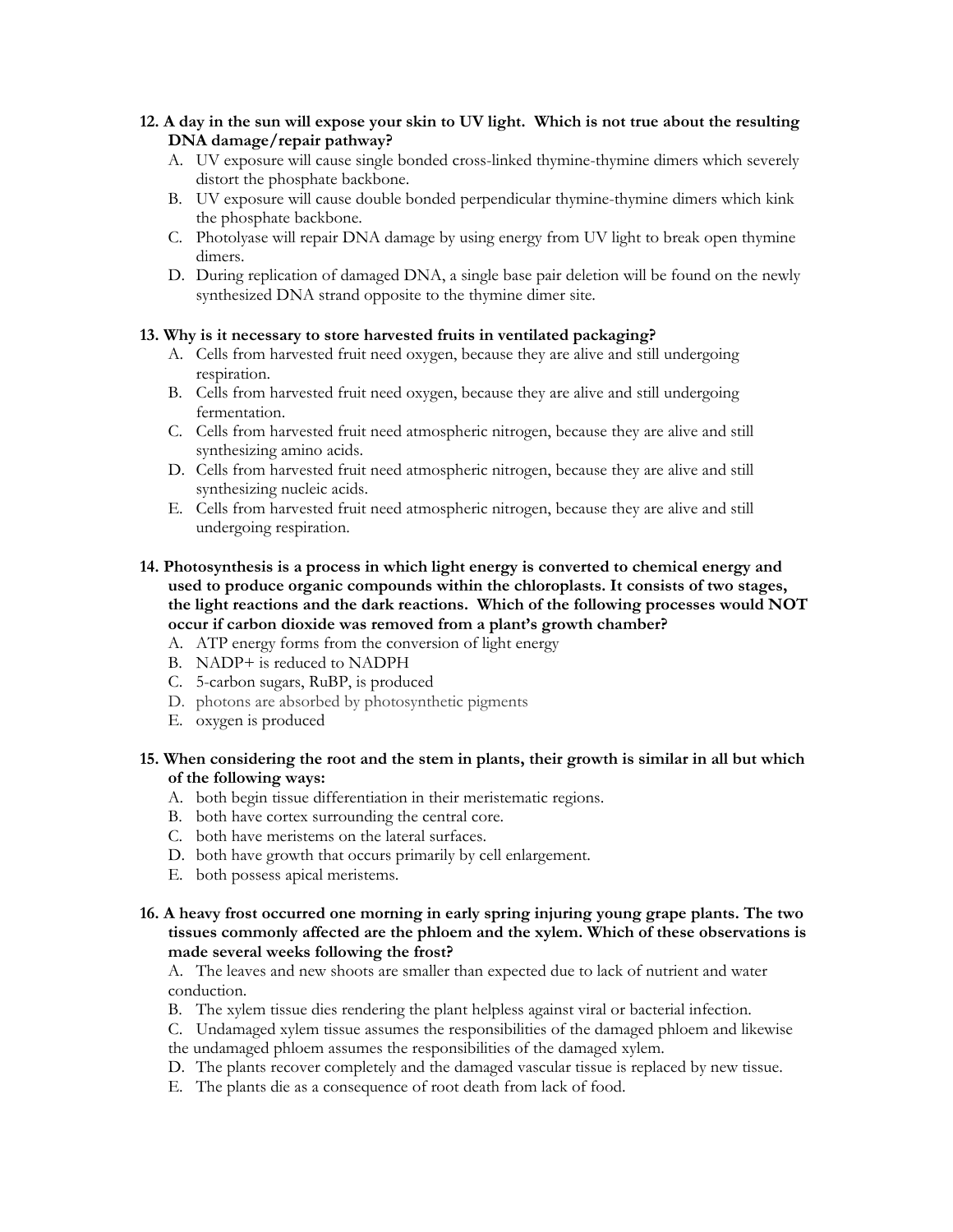- **17. The first head of broccoli harvested from an individual broccoli plant is located at the apex of the plant. Immediately after harvesting the head the plant produces side shoots along the stem. Smaller but harvestable heads of broccoli grow at the apex of each of the side shoots. The difference in time of harvest and size of the heads harvested between the first head and the side shoot heads is best explained by the action of the plant hormone:** 
	- A. gibberellin which stimulates bolting/flowering and causes the lateral shoots to be produced after the first head is removed.
	- B. abscisic acid which triggers seed dormancy by inhibiting cell growth of the lateral shoots.
	- C. cytokinins which promote cell division in all regions of the herbaceous stem including the lateral shoots.
	- D. auxin which is produced by the apical meristem and maintains the dormancy of lateral buds until the terminal shoot is removed.
	- E. ethylene which encourages ripening and forces the plant to prematurely flower.
- **18. The Washington, DC, area experienced a record snow fall during the winter of 2010. Road crews worked overtime spreading salt on highways. In May 2010, a researcher compared the leaves of plants 100 feet or more from the edge of highway to the leaves of plants within 20 feet of the highway. Results showed vigorous, green growth on plants that were distant from highway and weak, shriveled growth on plants that were near the highway. The leaves of plants near the highway suffered because salt entered the plant and:** 
	- A. was transported to the leaf cells creating hypotonic conditions outside the cell.
	- B. restricted ion exchange mechanisms.
	- C. inhibited nutrient absorption restricting photosynthesis.
	- D. was transported to the leaf cells creating hypertonic conditions outside the cell.
	- E. acted as a metabolic poison to the cells.
- **19. The rate of transpiration in a plant could be decreased through the application of which of the following?** 
	- A. Abscisic acid
	- B. Gibberellin
	- C. Indoleacetic acid
	- D. Ethylene
	- E. Cytokinin
- **20. Blue light plays a variety of roles in guard cell action. Which of the following is NOT a role of blue light in guard cell action?** 
	- A. stimulates malate synthesis.
	- B. stimulates starch hydrolysis.
	- C. activates a calcium transporter.
	- D. activates a membrane bound proton ATPase.
	- E. stimulates potassium uptake.
- **21. Before planting and landscaping an Arizona backyard it would advisable to first evaluate the climatic conditions of this micro-ecosystem. Which of the following plants would NOT be suitable for Arizona's arid areas?** 
	- A. Hydrophytes.
	- B. Xerophytes.
	- C. Plants with a thicken hypodermis and sunken stomata.
	- D. Plants with succulent leaves.
	- E. Epiphytes.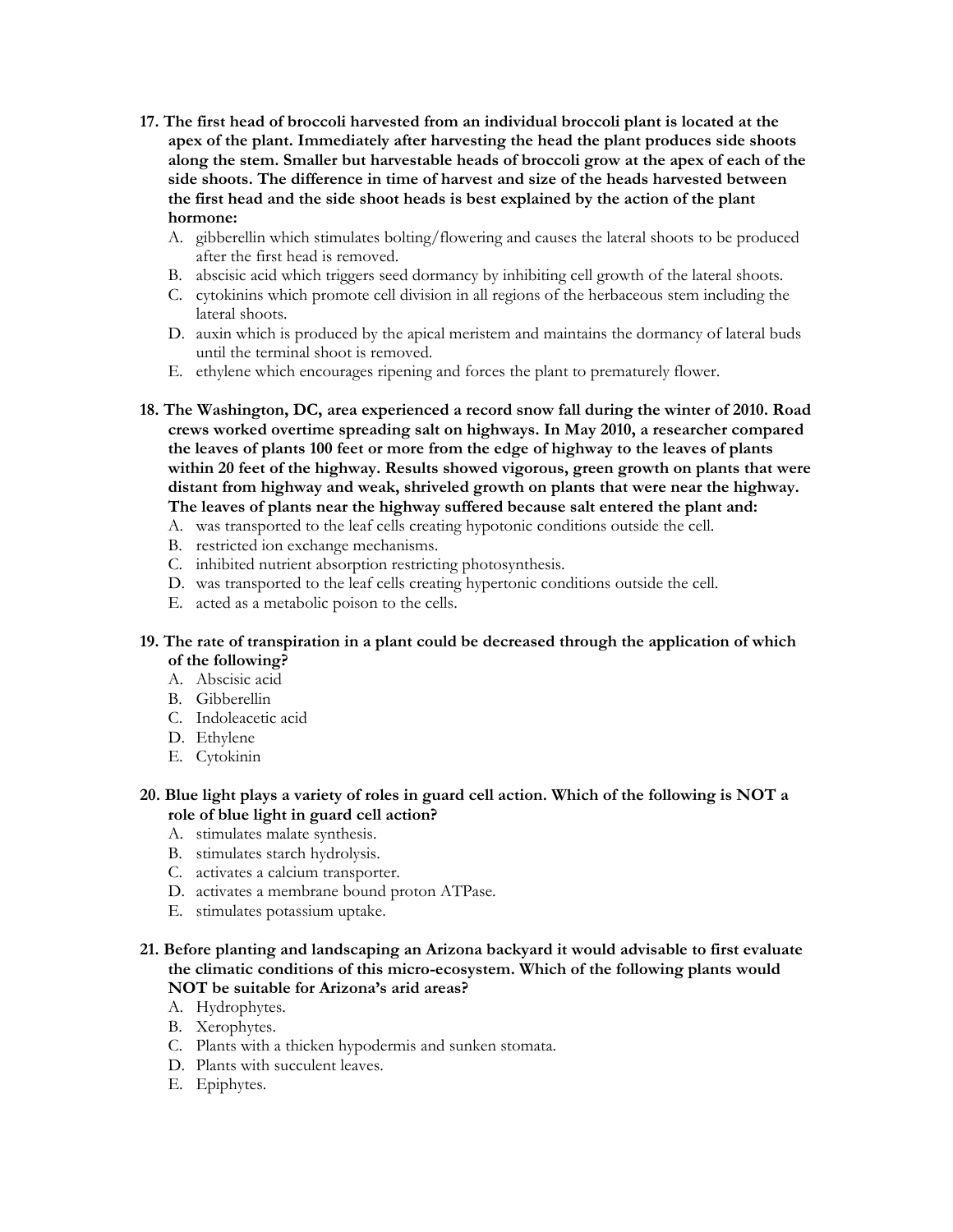#### **22. In C4 plant photosynthesis:**

- A. 3 PG (phosphoglyceraldehyde) is the first product of  $CO<sub>2</sub>$  fixation.
- B. four-carbon acids are formed by PEP (phosphoenolpyruvate) carboxylase in the bundle sheath.
- C. the process continues at lower  $CO<sub>2</sub>$  levels than in  $C<sub>3</sub>$  plants.
- D. CO<sub>2</sub> released from RuDP (ribulose diphosphate) is transferred to PEP.
- E. the Calvin cycle is confined to chloroplasts of the mesophyll cells.
- **23. A beaver gnawed completely around a tree trunk but did not proceed further. The leaves on the tree remained green for a long period of time, but eventually the tree died. It is probable that the tissue left intact by the gnawing of the beaver was the:** 
	- A. cork cambium.
	- B. cortex.
	- C. hypodermis.
	- D. phloem.
	- E. xylem.
- **24. Which of the following would be most likely to increase transcription of a gene in a eukaryotic cell?** 
	- A. winding the DNA around more histones.
	- B. increasing histone acetyltransferase activity.
	- C. mutating its TATA box.
	- D. methylating some of its DNA.
	- E. none of the above.
- **25. Which of the following partly explains why your brain cells and your skin cells express different proteins even though they have the same DNA in their nuclei?** 
	- A. alternative splicing.
	- B. imprinting.
	- C. linkage.
	- D. recombination.
	- E. synapsis.
- **26. Which of the chemical reactions below would NOT be proceeding mainly in the indicated direction as blood flows through cardiac muscle capillaries?** 
	- A.  $H_2O + CO_2 \rightarrow H_2CO_3$
	- B.  $H^+ + HCO_3 \rightarrow H_2CO_3$
	- C. Hb +  $CO_2 \rightarrow Hb$ - $CO_2$
	- D.  $Hb + H^+ \rightarrow Hb-H$
	- E. Hb- $O_2 \rightarrow Hb + O_2$

#### **27. When the partial pressure of carbon dioxide rises slightly in blood, \_\_\_\_.**

- A. oxygen associates more tightly to hemoglobin.
- B. the blood pH rises slightly.
- C. oxygen dissociates more from hemoglobin.
- D. respiratory rate decreases.
- E. central chemoreceptors in the medulla are inhibited and send fewer impulses to the inspiratory area.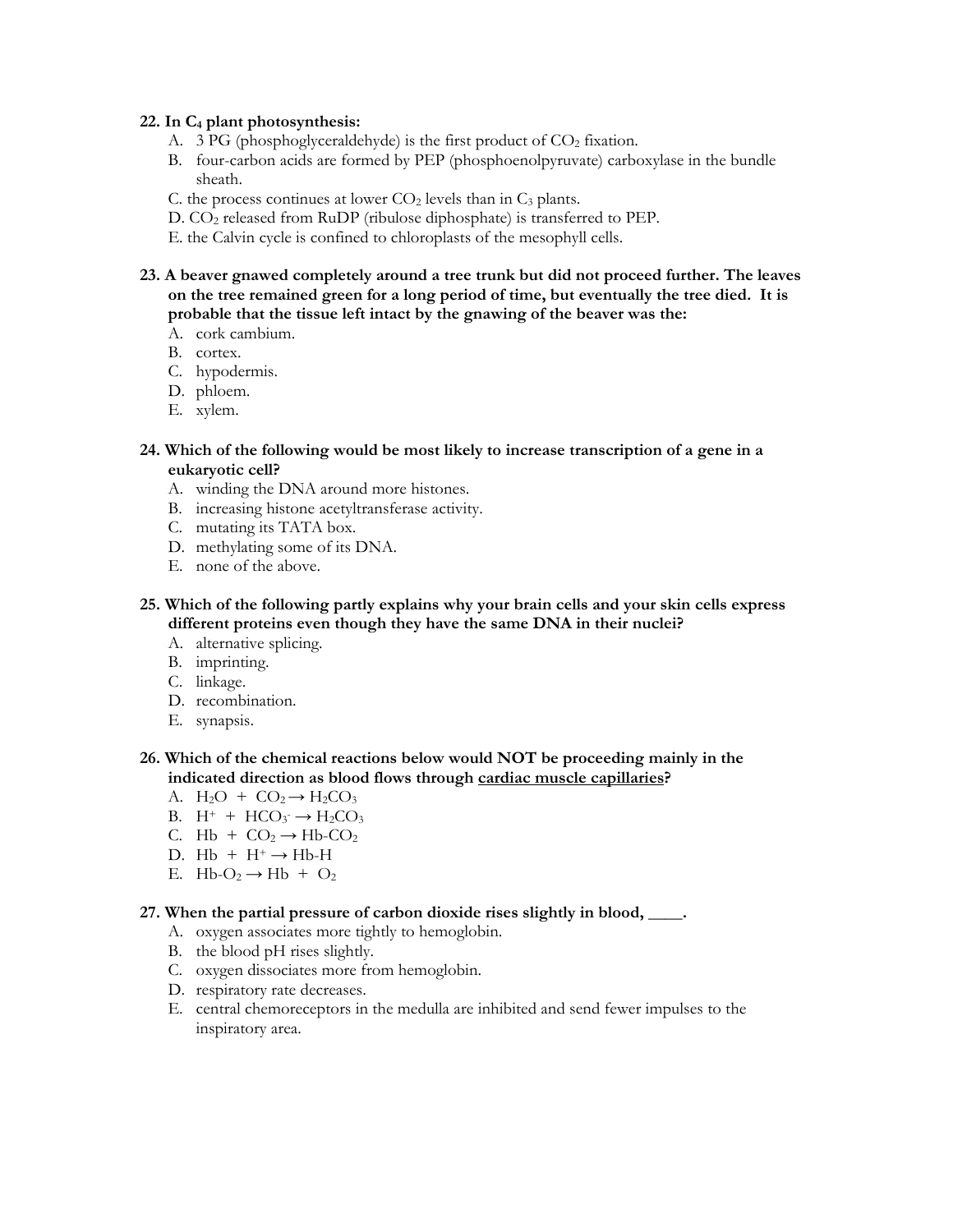#### **28. Gas exchange at the respiratory membrane is efficient because \_\_\_\_\_.**

- **1. the differences in partial pressure are substantial.**
- 2. the gases are lipid soluble.<br>3. blood flow is very rapid.
- **3. blood flow is very rapid.**
- **4. the distance is minimized by having only one cell layer.**
- **5. the total surface area is large.**
- A. 2, 3
- B. 1, 4, 5
- C. 1, 2, 5
- D. 1, 3, 4, 5
- E. All of the above

**29. The cells labeled Y are most likely responsible for \_\_\_\_\_.** 



- A. the estrous cycle.
- B. growth.
- C. glucose metabolism.
- D. increasing blood calcium concentration.
- E. regulating the rate of oxygen use by cells.
- **30. The pathology associated with Cholera is due to Cholera toxin, which leads to which of the following?** 
	- 1. increased osmolarity of the intestine and diarrhea.<br> **2.** active pumping of  $Ca^{2+}$  out of the cell.
	- **2. active pumping of Ca2+ out of the cell.**
	- **3. increased concentration of intracellular cAMP.**
	- **4. ribosylation and activation Gs protein.**
	- **5. ribosylation and activation of Gi protein.**
	- A. 1, 2, 3, 4
	- B. 1, 3, 5
	- C. 1, 3, 4
	- D. 1, 2, 5
	- E. All of the above

#### **31. A person who has a hypersecreting tumor of the parathyroid gland would probably \_\_\_\_\_.**

- A. tend to form calcium containing kidney stones.
- B. have hypocalcemia.
- C. exhibit demineralization of his bones.
- D. Both A and B.
- E. Both A and C.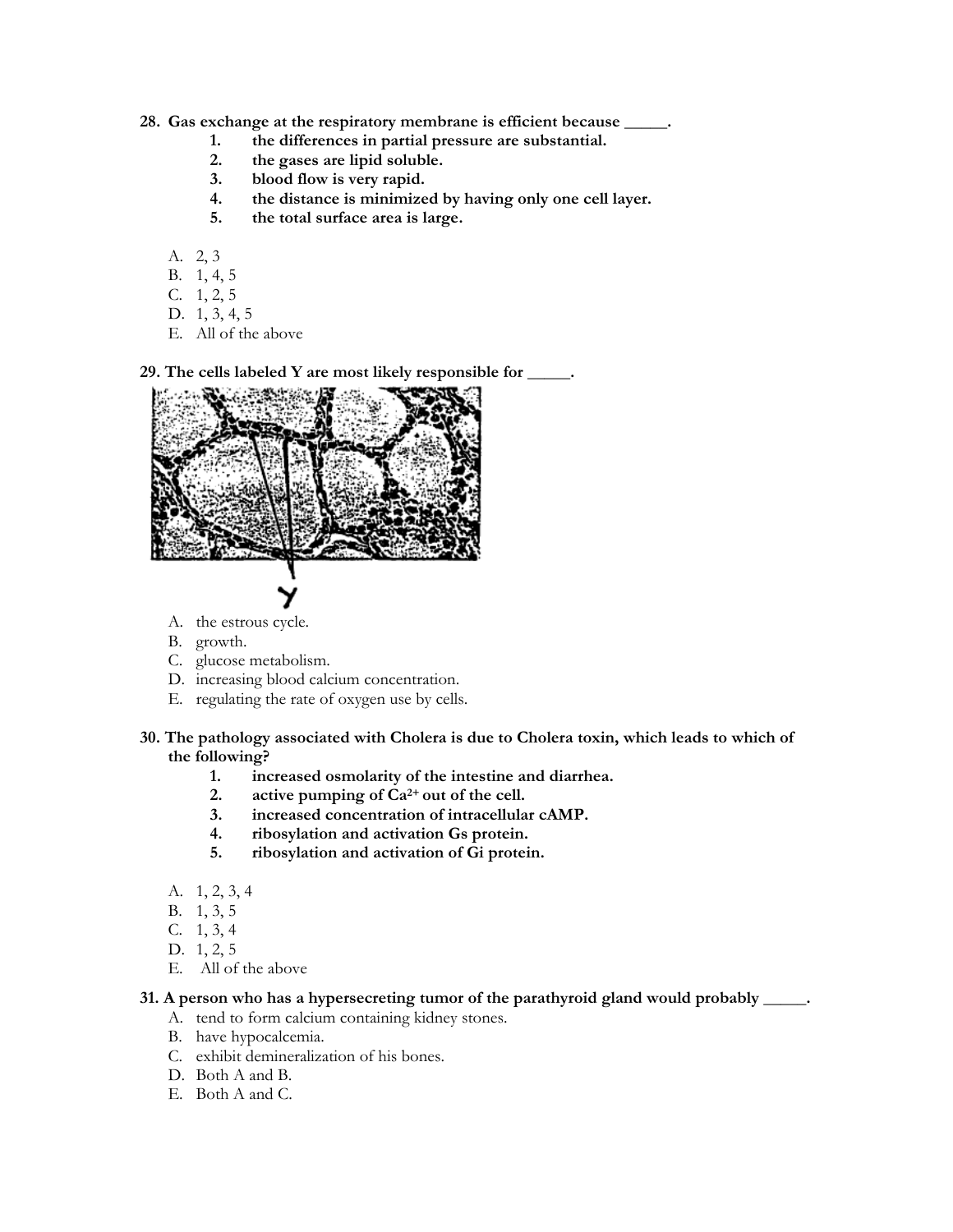**32. The drug mevinolin is a potent inhibitor of HMG-CoA reductase, the key enzyme in the synthesis of cholesterol. Patients taking this drug would most likely exhibit decreased production of what hormones?** 

- **1. Prolactin.**
- **2. Glucagon.**
- **3. Estrogen.**
- **4. Aldosterone.**
- **5. Thyroxine.**
- A. 1, 4
- B. 3, 4
- C. 1, 2, 5
- D. 3, 4, 5
- E. 1, 3, 4
- **33. Certain foods like soybeans contain compounds that interfere with the iodination of tyrosine in the thyroid gland. What might result from this interference?** 
	- **1. Decreased concentrations of plasma TSH**
	- **2. Increased concentrations of plasma calcitonin**
	- **3. Decreased concentrations of thyroxine**
	- **4. Goiter**
	- **5. Reduced tolerance to cold**
	- A. 4 only
	- B. 1, 3, 4
	- C. 1, 2
	- D. 3, 4
	- E. 3, 4, 5

## **34. Food allergies are on the rise. Food chemicals do not usually stimulate an immune response. Why?**

- A. foods do not contain antigens.
- B. food contains antigens but they are generally ignored.
- C. Food is sufficiently hydrolyzed and does not stimulate the immune system.
- D. Antigen presenting cells are not made.
- E. Cytokines are not released for activation.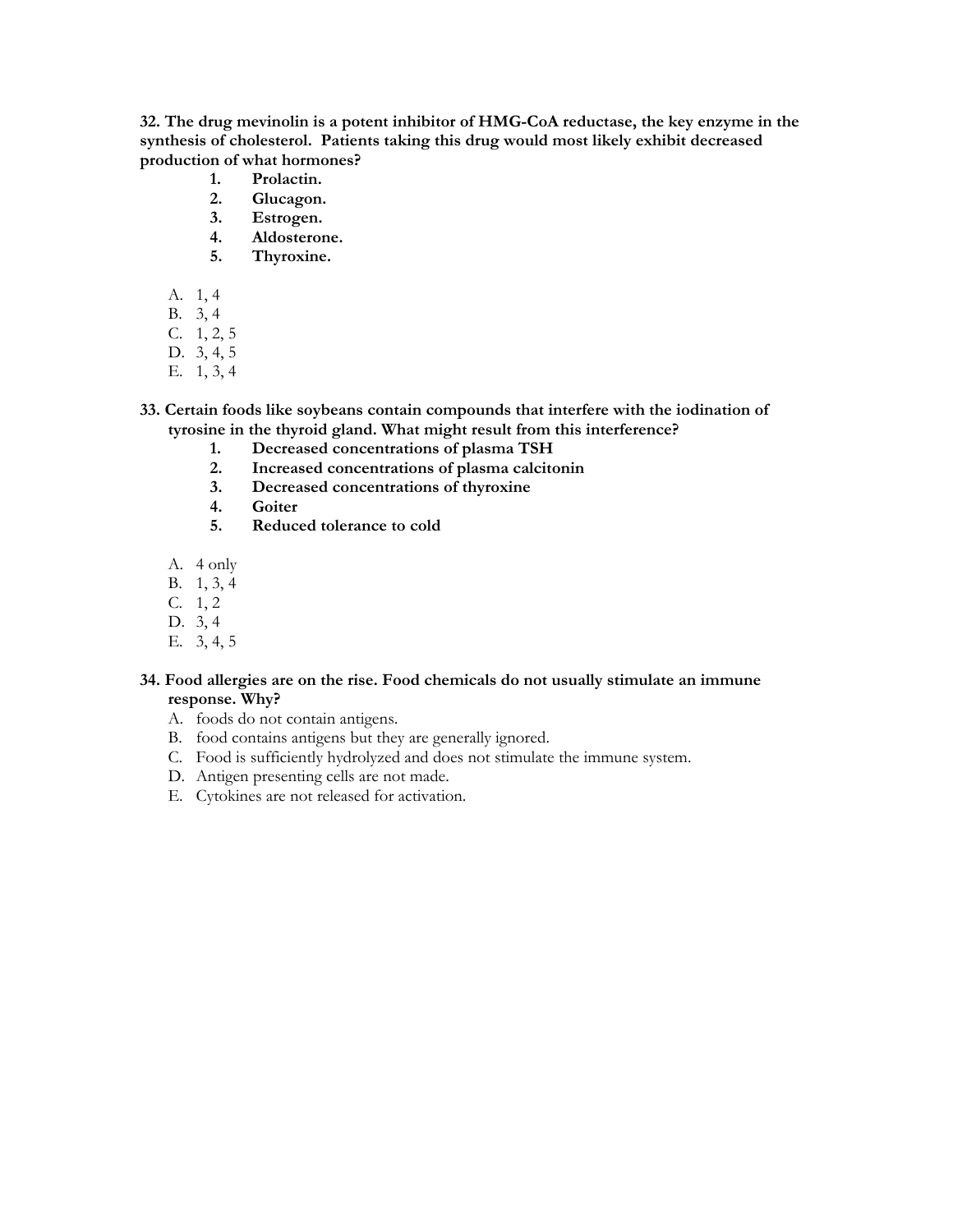- **35. A blood typing test for ABO and Rh antigens showed that blood did not agglutinate in any of the wells. These findings mean:** 
	- **1. The blood contained anti-A antibodies.**
	- **2. The blood contained anti-B antibodies.**
	- **3. The blood contained A antigens.**
	- **4. The blood contained B antigens.**
	- **5. The blood was Rh- .**
	- **6. The blood was Rh+.**
	- **7. The blood was type A.**
	- **8. The blood was type B.**
	- **9. The blood was type O.**
	- **10. The blood was type AB.**
	- A. 1, 2, 3, 4, 5, 10
	- B. 1, 2, 5, 9
	- C. 1, 2, 6, 10
	- D. 3, 4, 6, 9
	- E. 3, 4, 5, 10

#### **36. Place the following in order of the propagation of a cardiac action potential:**

- **1. Purkinje fibers.** 
	- **2. SA node.**
	- **3. right and left bundle branches.**
	- **4. AV node.**
- A. 4, 2, 3, 1
- B. 4, 3, 1, 2
- C. 2, 3, 4, 1
- D. 2, 4, 3, 1
- E. 1, 3, 4, 2
- **37. Acetone has a distinct smell, which many people associate with the smell of nail polish remover. What might the smell of acetone in the urine or on the breath of a patient indicate?** 
	- A. The patient might be degrading too many amino acids from muscle proteolysis.
	- B. The patient's body might be oxidizing too many fatty acids.
	- C. The patient might have enteritis and is absorbing endproducts of fermentation.
	- D. The patient might have fructose toxicity.
	- E. Both B and C.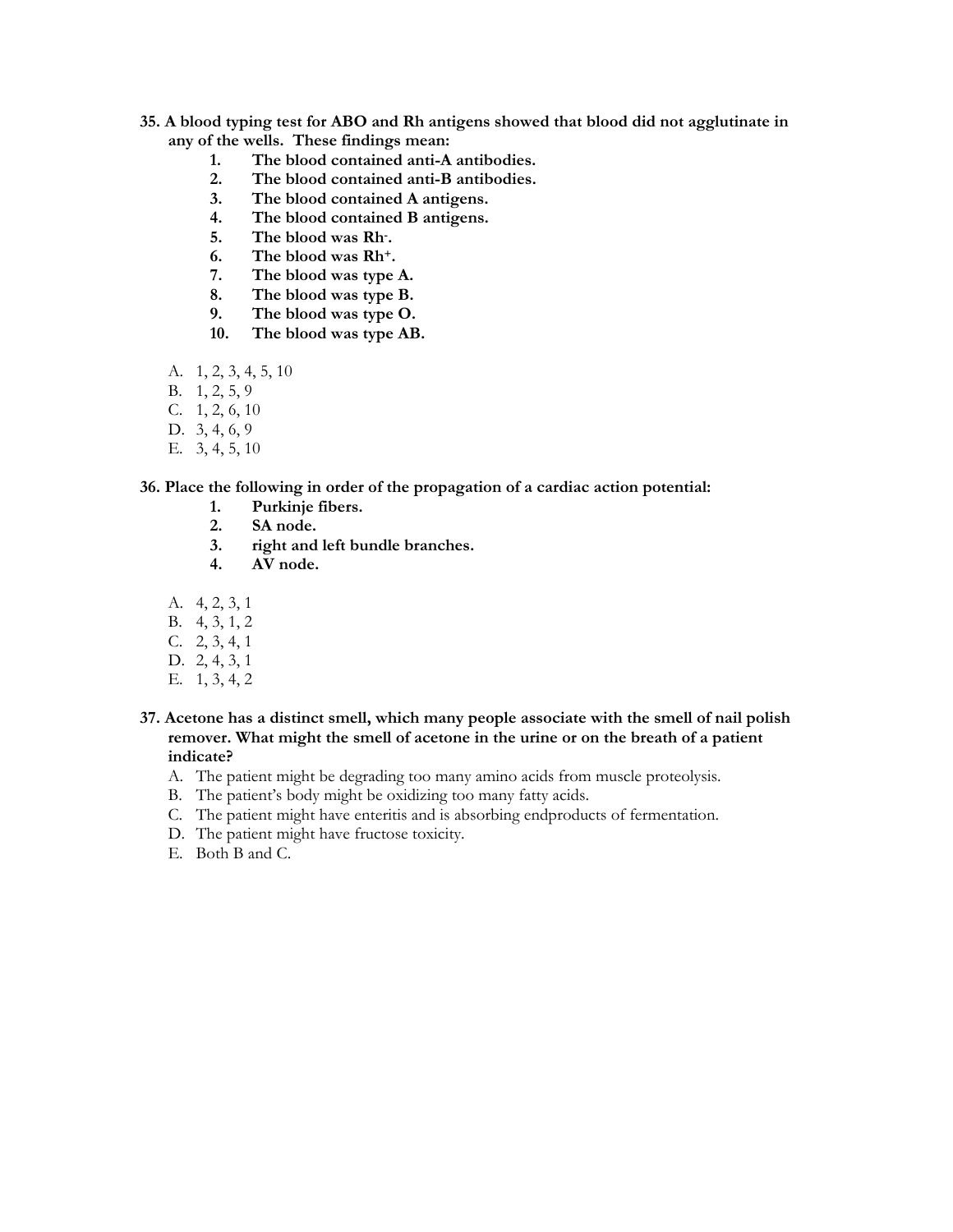**38. Students conducted a renal function experiment. Before the experiment one group of students limited their intake of fluids, while the other group consumed their usual volume of fluids. At time t=0 both groups drank 750 mL of water. Use these data to answer this question.** 



## **Which of the following is TRUE?**

- A. From t = 20 to 40 minutes, Group B excreted approximately 140 mL of urine.
- B. In Group A students, blood level of aldosterone was probably highest at  $t = 60$  minutes.
- C. Group B probably represents the fluid-deprived groups.
- D. The collecting ducts of Group B students were less permeable to water than those of Group A students at  $t = 60$  minutes.
- E. none are correct.

#### **Questions 39 to 41, refer to the following information:**

An ecological community is defined as a group of actually or potentially interacting species living in the same place. A community is bound together by the network of influences that species have on one another. For each of the following types of interspecific and/or intraspecific interactions (left column) match with the letter for the appropriate sign and effect, noted in the box, below.

| Letter | Sign | Effect                                     |  |
|--------|------|--------------------------------------------|--|
|        |      | both species benefit from interaction      |  |
|        |      | one species benefits, one is unaffected    |  |
|        |      | each species is affected negatively        |  |
|        |      | one species benefits, one is disadvantaged |  |

#### **Type of interaction**

**39. \_\_\_\_\_ Herbivory** 

**40. \_\_\_\_\_ Competition** 

**41. \_\_\_\_\_ Commensalism**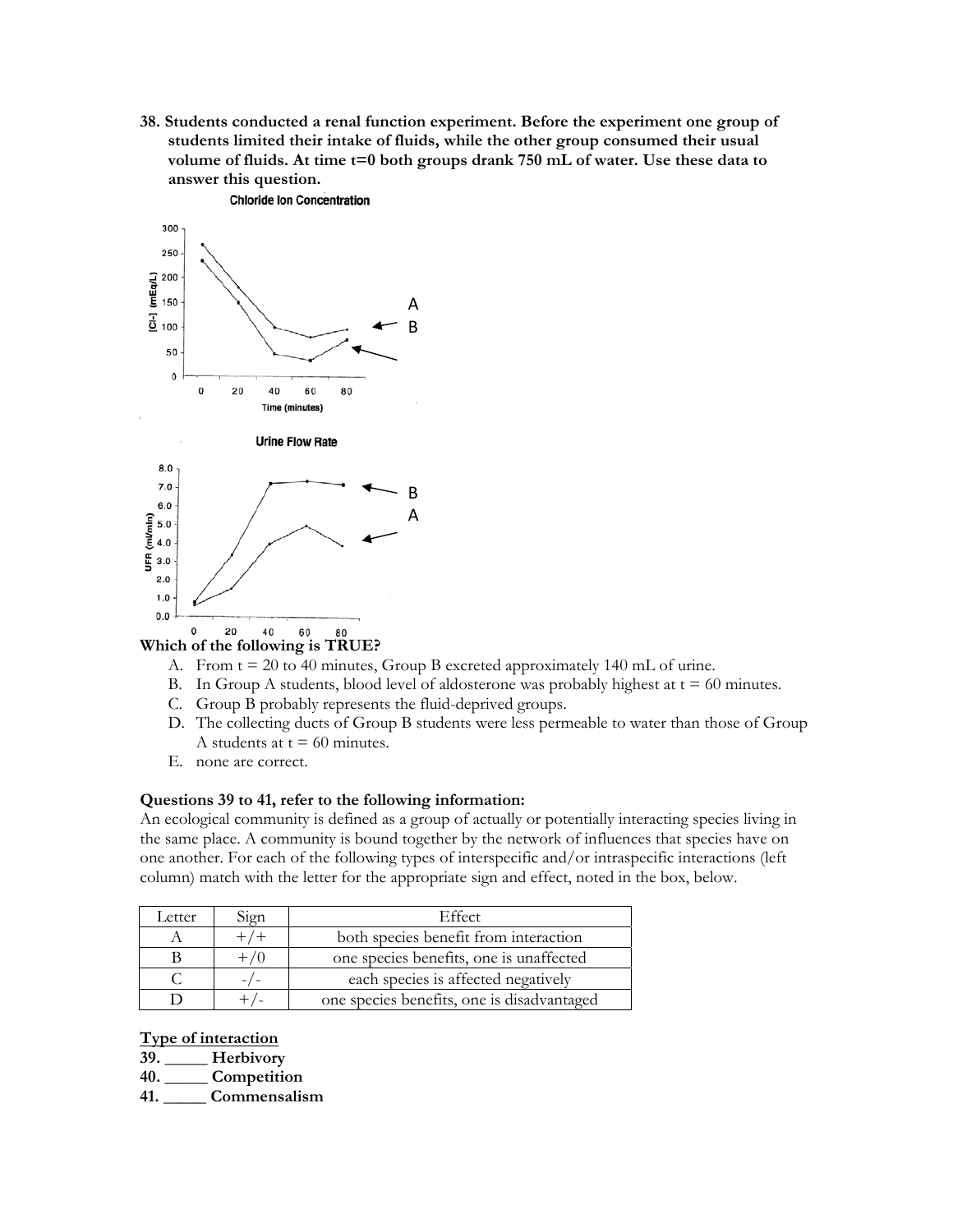#### **42. Inbreeding and genetic drift share all of the following EXCEPT that they:**

- A. lead to changes in genotype frequencies.
- B. lead to a decrease in heterozygosity.
- C. lead to an increase in homozygosity.
- D. lead to changes in allele frequencies.
- E. are more common in small populations.

## **43. When cladists organize species into groups, these groups depict:**

- A. physical similarities.
- B. ecological niches.
- C. chronological orders.
- D. evolutionary relationships.
- E. physiological similarities.
- **44. In a population, there are two alleles of a gene—A and a at frequencies 0.7 and 0.3, respectively. By chance, the frequency of A is 0.71 and the frequency for a is 0.29 in the next generation. This change in allele frequency is:** 
	- A. the result of random mating.
	- B. the result of evolution.
	- C. the result of natural selection.
	- D. impossible in a small population.
	- E. too small to have any effect over long periods of time.

### **45. In [Fatalii's chilies](http://www.g6csy.net/chile/sources.html), plants homozygous dominant for tall plants and smooth stems were crossed with plants that were homozygous recessive for dwarf plants and hairy stems. The F1 plants were test-crossed. The results were as follows:**

**Tall, smooth stems 36 Dwarf, hairy stems 39 Tall, hairy stems 12 Dwarf, smooth stems 13** 

## **These data indicate that**

- A. the genes for height and stem surface are on different chromosomes
- B. the genes for height and stem surface are completely linked.
- C. the genes for height and stem surface are linked and are 12.5 units apart.
- D. the genes for height and stem surface are linked and are 25 units apart.
- E. the genes for height and stem surface are linked and 33 units apart.

## **46. Western Europe has many plant species closely related to those found in the eastern United States. Which of the following best explains this?**

- A. convergent evolution.
- B. geographic isolation.
- C. genetic drift.
- D. land bridge between the two continents.
- E. reproductive barriers.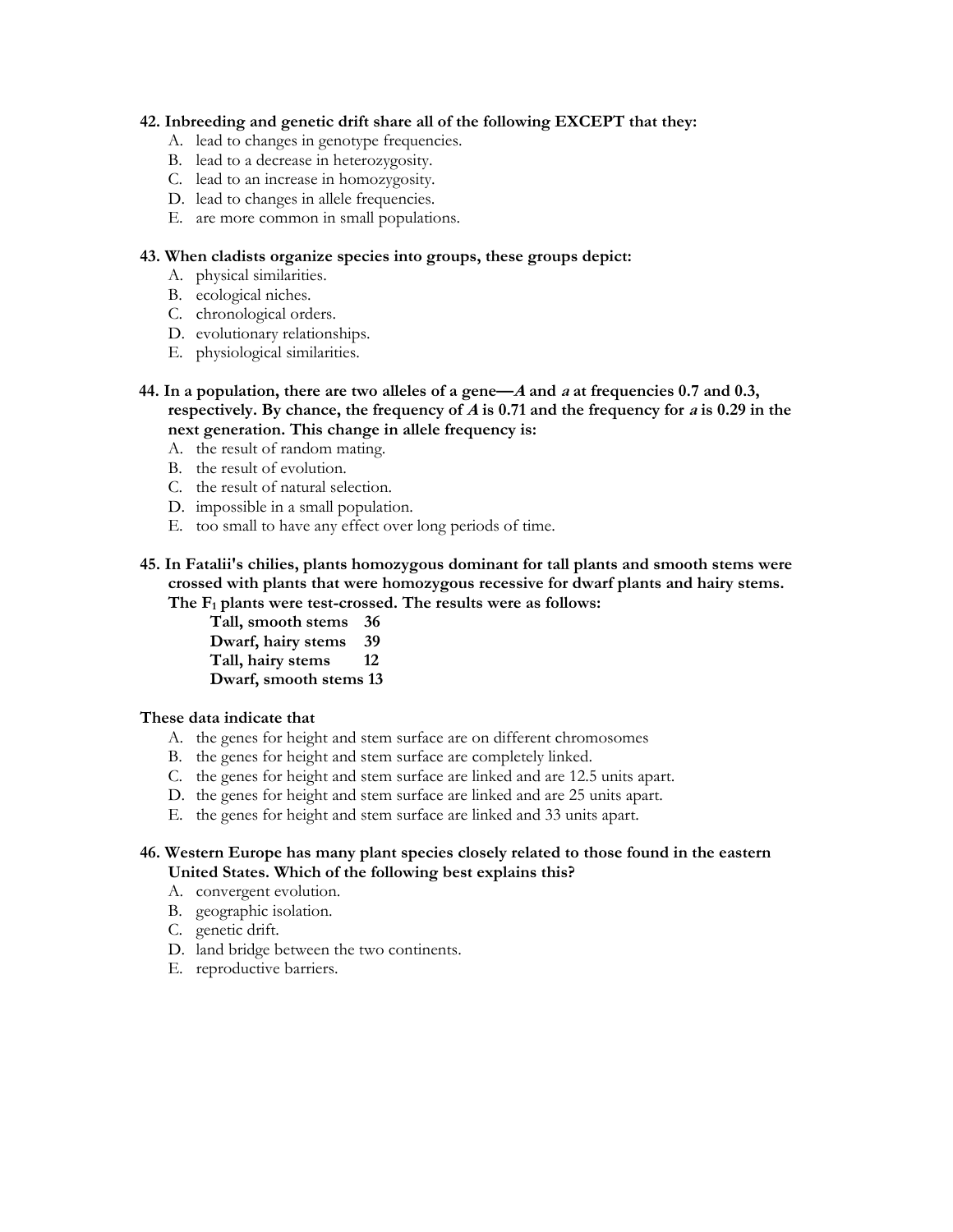- **47. The Black/Brown locus in rabbits is linked to the Solid/Himalayan color pattern. If a homozygous Solid Black male is bred to a Brown Himalayan female. A mating of an F1 progeny with an individual that is homozygous recessive for both traits results in the following phenotypic distribution {Black-Solid 345; Black-Himalayan 123; Brown-Solid 254; Brown-Himalayan 452}. What is the genetic distance between these two loci?** 
	- A. 32 centimorgans.
	- B. 40 centimorgans.
	- C. 49 centimorgans.
	- D. 51 centimorgans.
	- E. 68 centimorgans.
- **48. A poultry breeder wants to market a million ducklings per year that are a terminal cross of Pekin drakes mated to Campbell-Muscovy F1 females. The F1 females lay an average of 165 eggs per year. Purebred Pekin females lay 105 eggs per year. Egg Hatchability is 95%, Duckling survival to market age is 92%. Survival from market age to breeding age is 95%. The drake to hen ratio in the breeding flock is 1:40. How many (within 10) F1 females are needed to produce the million market offspring?** 
	- A. 10900
	- B. 6930
	- C. 6590
	- D. 6060
	- E. 275

**Questions 49 to 52. Climate change scientists predict that in addition to continuing increases**  in atmospheric CO<sub>2</sub> concentrations certain regions' temperatures will increase and rainfall **will decrease. Determine whether the following statements are acceptable (A) or unacceptable (B) concerning the effect of these changes on the relative distributions of C3 versus C4 plants.**

- **49. \_\_\_\_\_ Higher temperature and lower rainfall will have the same effect in terms of impact on C3 and C4 population numbers.**
- **50. \_\_\_\_\_ C4 plants out-compete C3 plants under conditions of high temperature, so a trend towards more hot, arid areas will mean that C4 plants will become more predominant.**
- **51. \_\_\_\_\_ C3 plants are more effective at converting atmospheric carbon dioxide to food and thus higher concentrations of this gas will allow C3 plants to out-compete C4 plants.**
- **52. \_\_\_\_\_ Desert C3 plants with CAM metabolism are less dependent on sunlight than C4 plants.**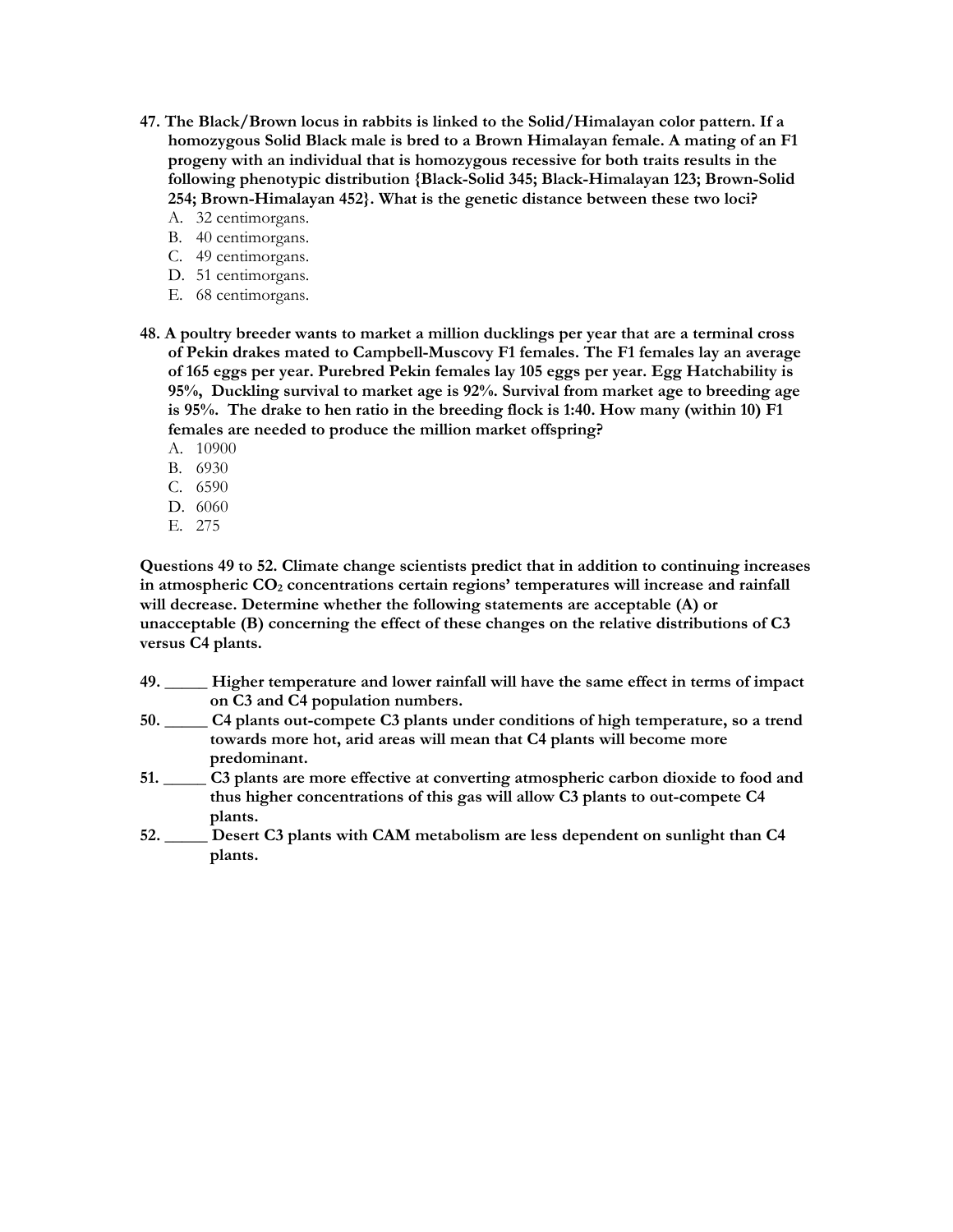- **53. When visiting a remote ocean island, a research botanist found a plant population that reproduced annually and had two alternative flower-colors—orange and purple. Flower color is known to be a monogenic trait. The frequencies of the two flower colors were observed annually over a ten-year period. It was noted that the proportion of plants with purple flowers declined steadily each year. From these data, it may reasonable to be concluding that:** 
	- A. the increased frequency of orange-flowered plants was a result of genetic drift.
	- B. migration of orange-flowered plants into the population was the most likely cause of the observed change.
	- C. mutation occurred more frequently in orange-flowered plants than in purple-flowered plants.
	- D. Purple-flowered plants had a lower genetic fitness than the orange-flowered plants.
	- E. orange-flowered plants were capable of crossing with other orange-flowered plants or with purple-flowered plants but purple-flowered plants could only cross with other purpleflowered plants.

## **54. For populations that exhibit \_\_\_\_\_\_\_\_\_\_ population growth, maximum harvesting yield**  is achieved when \_\_\_\_\_\_\_\_\_\_\_\_\_\_\_\_\_\_.

- A. exponential, population growth rate is highest
- B. logistic, the population reaches its carrying capacity
- C. logistic, population growth rate is highest
- D. logistic, population growth rate is not changing with population size
- E. exponential, the population reaches its carrying capacity
- **55. Which combination of the following statements represents general principles of island colonization?**

**1. more species are likely to be established on larger islands, and fewer on smaller islands** 

**2. there is a greater probability of colonization if the island is closer to another land mass.** 

**3. Over time, colonial populations become genetically divergent from their parent population due to natural selection, mutation, and/or genetic drift.** 

- **4. The older the island, the more likely it will be colonized.**
- **5. Geographic isolation reduces gene flow between populations.**
- A. only 3 and 4
- B. only 1, 2, 4, and 5
- C. 1, 2, 3, 4, and 5
- D. only 1, 2, and 3
- E. only 2 and 3

#### **56. If you traveled south from northern Canada to the southernmost tip of Florida, in what order would cross (1) deciduous forest, (2) taiga, (3) tundra, (4) tropical rain forest?**

- A. 3, 2, 1, 4
- B. 3, 4, 1, 2
- C. 4, 2, 3, 1
- D. 3, 4, 2, 1
- E. 3, 1, 2, 4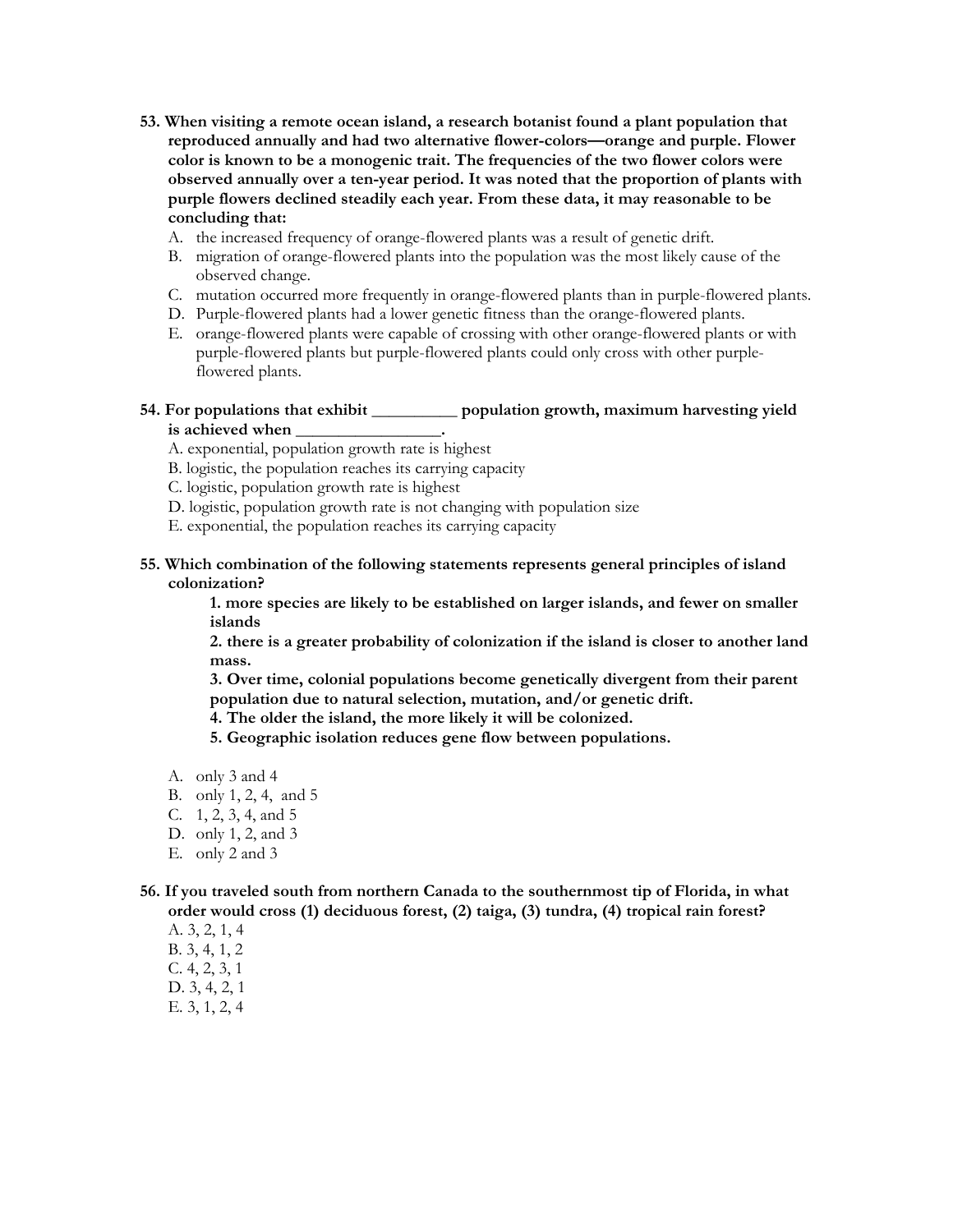- **57. Which description best describes what would happen to the carbon cycle if all detritivores suddenly went on "strike" and stopped working?** 
	- A. Carbon would increase in inorganic mass, while the atmospheric reservoir of carbon would continue to increase and plants would not be jeopardized.
	- B. Carbon would increase in organic mass, while the atmospheric reservoir of carbon would increase and plant-life would be starved for CO<sub>2</sub>.
	- C. Carbon would decrease in organic mass, while the atmospheric reservoir of carbon would increase with the result that plant-life would be starved for  $CO<sub>2</sub>$ .
	- D. Carbon would decrease in organic mass, the atmospheric reservoir of carbon would increase, and plants would maintain an even balance of  $CO<sub>2</sub>$ .
	- E. Carbon would accumulate in organic mass, the atmospheric reservoir of carbon would decline, and plants would eventually be starved for  $CO<sub>2</sub>$ .
- **58. For the phosphorus cycle, why (in the short term) does phosphorus cycling tend to be more localized than either carbon or nitrogen cycling?** 
	- A. Because phosphorus is ultimately transferred almost entirely via the atmosphere rather than almost entirely via the soil (locally).
	- B. Because phosphorus is both transferred locally in the atmosphere, as well as in the soil (in the short term).
	- C. Because carbon as well as phosphorus cycle in the soil (locally), while only nitrogen is transferred atmospherically.
	- D. Because phosphorus is cycled almost entirely within the soil rather than transferred over long distances via the atmosphere.
	- E. Because short term phosphorous cycling is not localized more in either carbon or nitrogen cycling.

## **59. Of the following characteristics, select the most distinctive key character for the Magnoliophyta:**

- A. leaf type
- B. pollen structure
- C. presence of seeds
- D. fruit
- E. roots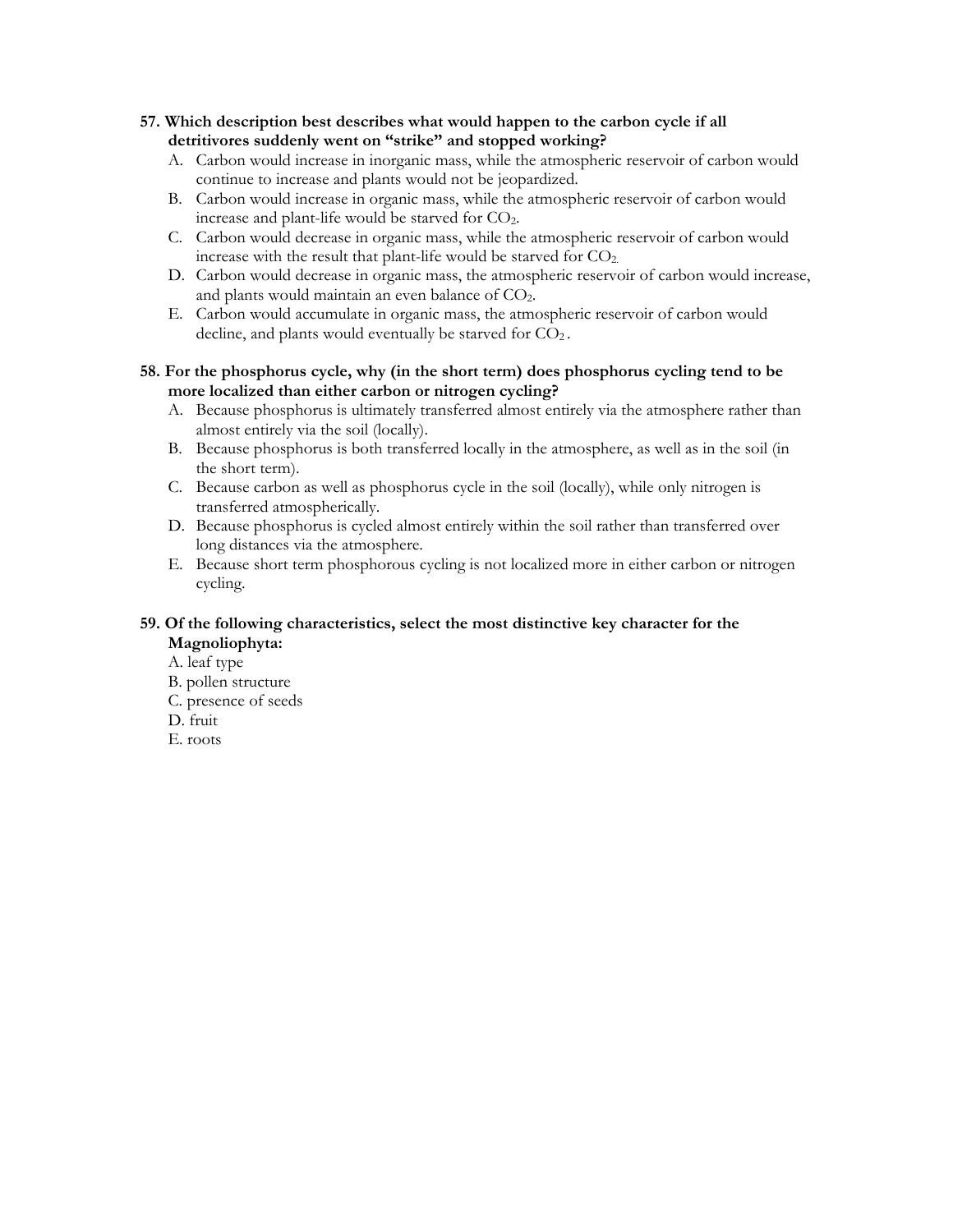**60. Use the information given in Figures 1 and 2 to answer the following question:** 



*Figure 1*. An example of a phylogeny showing characters by which taxa are recognized. Characters 1 – 4 are synapomorphies, 5 – 12 are autapomorphies and 13 is an attribute seen in the salmon and the shark.





*Figure 2*. Two possible ways to organize the data from Figure 1.

#### **Which of the following statements is MOST APPROPRIATE in regard to Figures 1 and 2 above?**

- A. Alternative 2 shows more parsimony than does Alternative 1.
- B. The Lamprey and the Lizard are the oldest because they have the longest line.
- C. The four groups shown in Figure 1 are equally related as they are all at the same horizontal level.
- D. X, Y and Z are characteristics common to all groups.
- E. the Lamprey is more closely related to the Shark than to the Salmon or Lizard.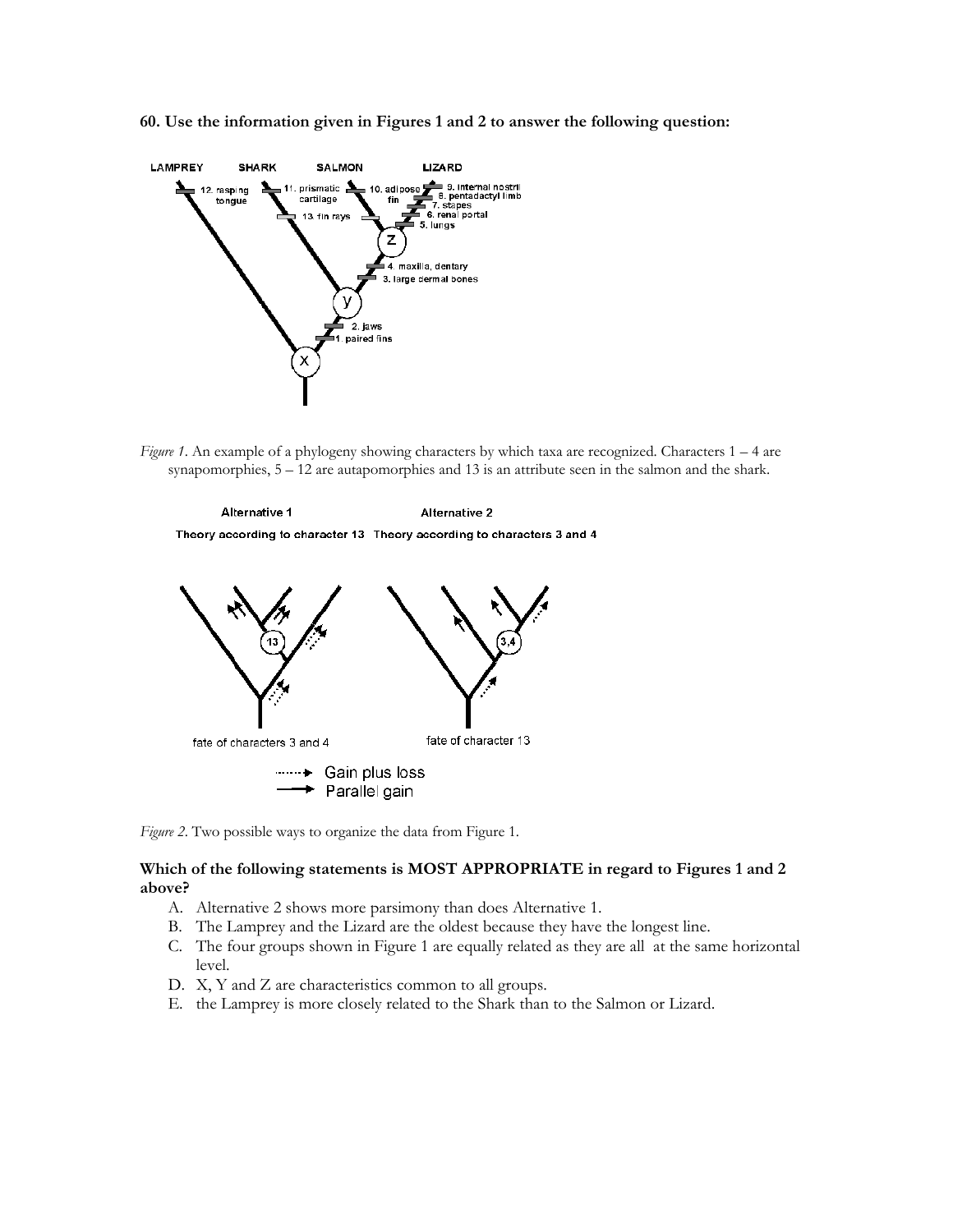# **PART B**

**Questions 61 to 65, Use the data in the two diagrams below. You identify a mutant protein of transferrin. After purifying both mutant and wild-type proteins, you run two SDS PAGE gels loading equal amounts of protein. One gel is stained with Cerulean Blue, the other is blotted and hybridized with an antibody to transferrin.** (8 points)



# **61. Mutant transferrin is \_\_\_\_\_ than wild-type transferrin.** (1 point)

- A. longer
- B. shorter

## **62. What is the approximate molecular weight of mutant tranferrin?** (2 points)

- A. About 180 KDa
- B. About 130 KDa
- C. About 300 KDa
- D. About 90 KDa
- E. Impossible to determine from the information provided.

## **63. The sample in lane 4 is called a \_\_\_\_\_ marker.** (1 point)

- A. reference
- B. rate of diffusion
- C. molecular weight
- D. degree of polarity
- E. degree of bonding

#### **64. Which of the following reasons most likely explains why the transferrin band in lane 2 is darker than the band in lane 3?** (2 points)

- A. The mutant band in lane 3 is not transferrin.
- B. HRP binds more efficiently to wild-type transferrin than to mutant transferrin.
- C. Mutant transferrin has a similar, but not identical epitope to the primary antibody.
- D. You added too much HRP in lane 2.
- E. There is less mutant transferrin than wild-type transferrin.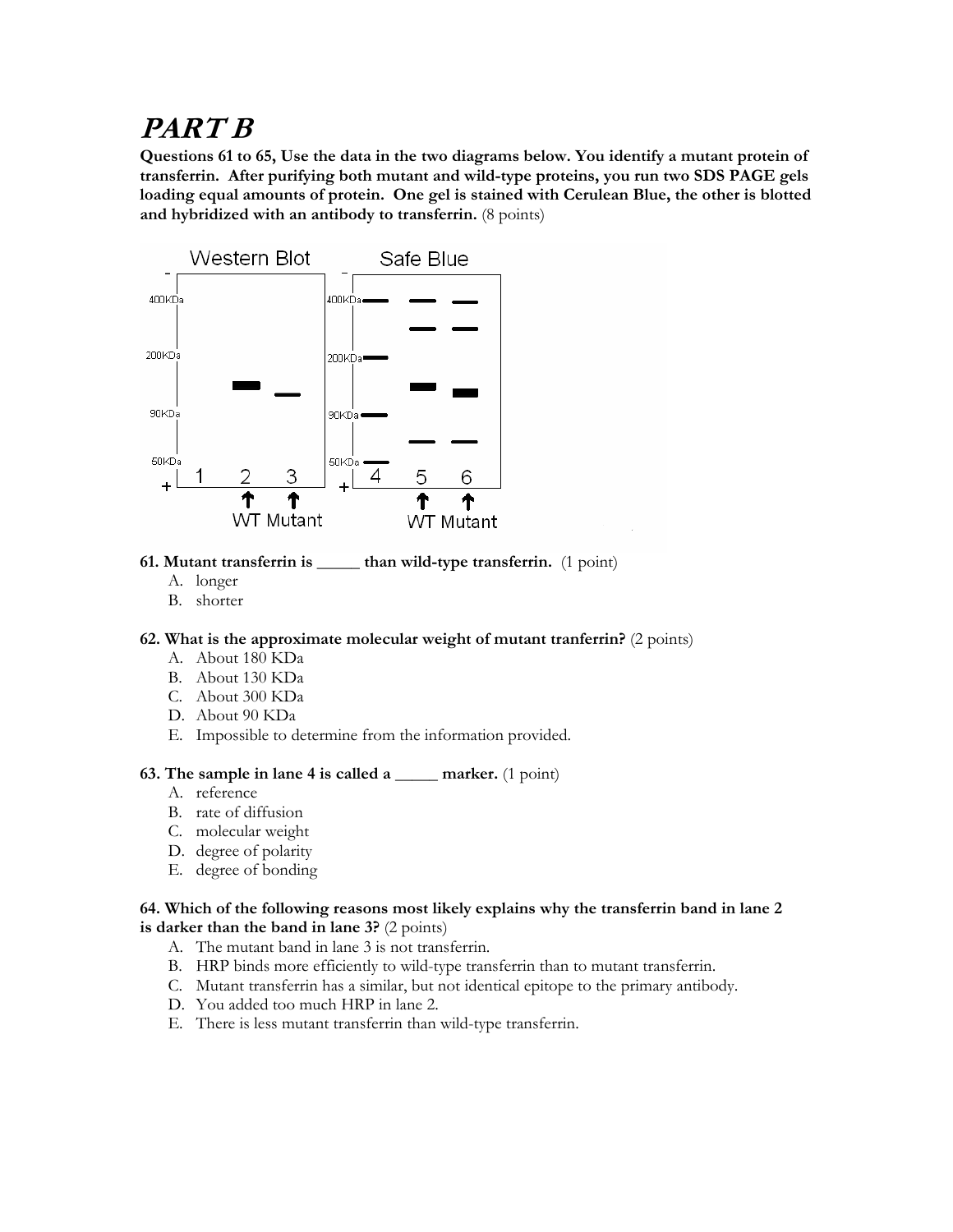**65. You develop your western blot and see purple coloring covering the entirety of the nitrocellulose. Which step in the western blotting procedure probably was forgotten? Why?** (2 points)

- A. Improper buffer used thus causing a secondary reaction that colored the nitrocellulose.
- B. Contamination during separation with SDS-PAGE by a purple-colored compound
- C. Milk proteins not added thus no protective coating formed over the nitrocellulose
- D. Primary antibodies not added thus the specific protein is not bound
- E. Secondary antibody-enzyme conjugate not added thus the primary antibody is not recognized.

#### **Questions 66 to 70. Use the following answers. A choice is used only once.**

- A. neurons
- B. liver cells
- C. cardiac myocytes
- D. neutrophils
- E. sperm cell midpiece

**In terms of interaction between function and structure, in which cells would you expect the greatest number/amount of:** (1 pt. each)

#### **66. \_\_\_\_\_ rough endoplasmic reticulum?**

- **67. \_\_\_\_\_ peroxisomes?**
- **68. \_\_\_\_\_ gap junctions?**
- **69. \_\_\_\_\_ lysosomes?**
- **70. \_\_\_\_\_ mitochondria?**

**Questions 71 to 73. Which of the following is(are) part of RNA processing and synthesis? Select Acceptable (A) or Unacceptable (B)** 

- **71. \_\_\_\_\_ Polyadenylation**
- **72. \_\_\_\_\_ Transport to the nucleolus**
- **73. \_\_\_\_\_ Catalytic function of small nuclear RNA**

#### **74. Consider the following data for a green plant Maximum photosynthesis rate @ 20 mg glucose/dm-2/hr-1 Glucose heat of combustion @ 686 Kc/mole Glucose gram molecular weight = 180gm**

**How much energy (Kcal/m) could be made over a 12-hr lighted period by a green plant having a total leaf surface area of 2000 dm-2? (3 points)?** 

- A. 183.2 Kc
- B. 1832 Kc
- C. 1524.4 Kc
- D. 916 Kc
- E. 9.16 Kc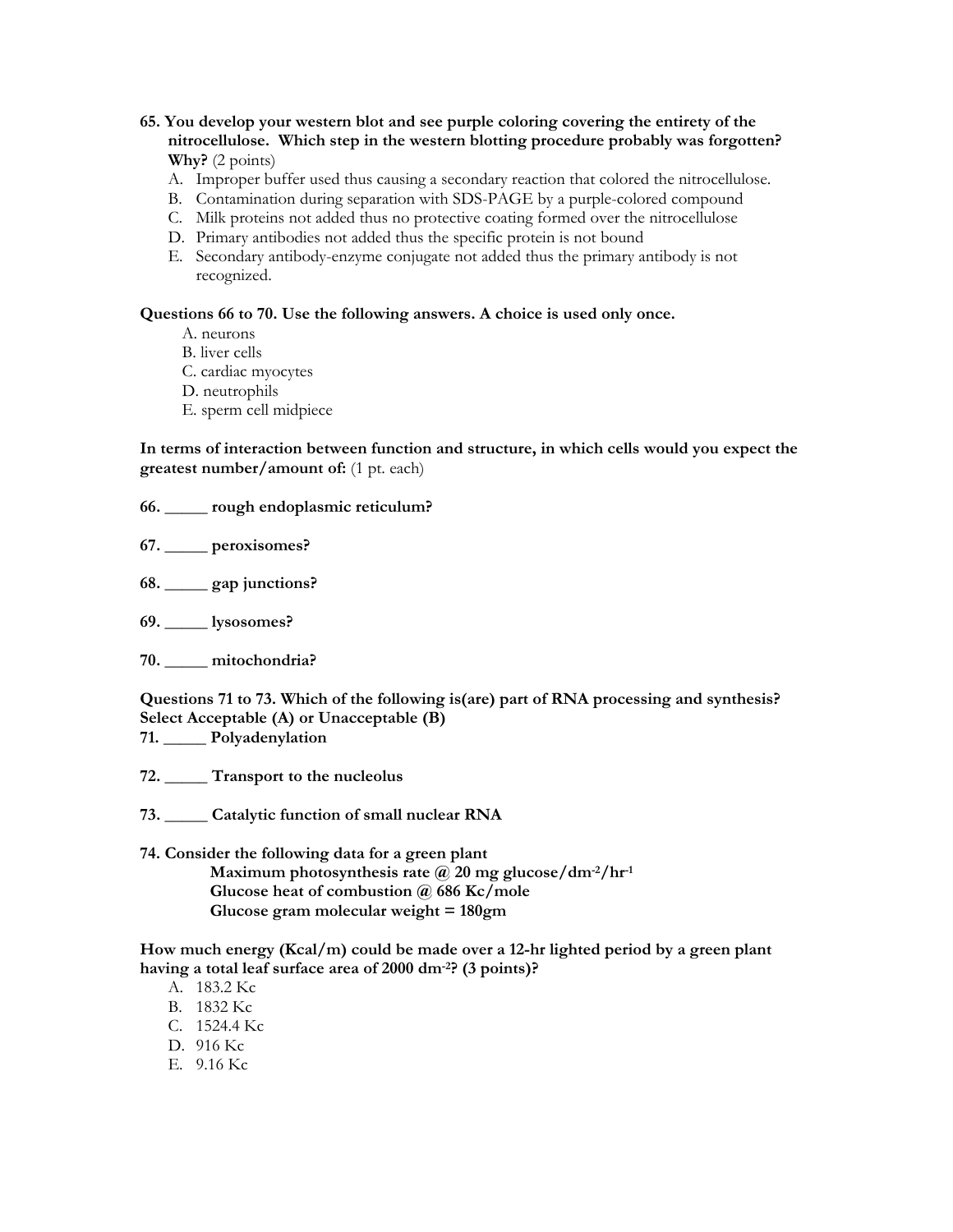- **75. There is a large difference in pH across the thylakoid membrane between the thylakoid compartment and the stroma. From the list given below, choose those that are appropriate in explaining the difference. (Choose A, B, C, or D) 3 points** 
	- **i. the transport of protons into the thylakoid compartment by the electron transfer system**
	- **ii. the transport of protons out of the thylakoid compartment into the stroma by the electron transfer system**
	- **iii. protons splitting from water remaining in the thylakoid compartment**
	- **iv. protons splitting from water exiting the thylakoid compartment**
	- **v. the removal of hydrogen from the stroma during the reduction of NADP to NADPH**
	- **vi. the retention of hydrogen in the stroma during the reduction of NADP to NADPH**
	- A. i, iv, and vi only
	- B. ii, iv and vi only
	- C. i, iv and v only
	- D. i, iii and v only
- **76. In angiosperms, a spore differs from a seed in a variety of ways. Provided below is a list of possible ways this occurs. Select A, B, C, D, or E (5 POINTS)** 
	- **i. A spore is haploid, a seed has both haploid and diploid tissue**
	- **ii. A spore is diploid, a seed is haploid.**
	- **iii. spore is the consequence of meiosis, a seed the consequence of fertilization**
	- **iv. A spore develops into a gametophyte, a seed develops into a new sporophyte**
	- **v. A spore develops into a sporophyte, a seed develops into a gametophyte**
	- **vi. A spore is unicellular, a seed is multicellular (more complex: embryo, endosperm, seed coat)**
	- **vii. A spore contains little or no stored food, a seed contains stored food (endosperm)**
	- A. ii, iii, v, vi, and vii only
	- B. i, iii, v, vi, and vii only
	- C. i, iii, v, and vi only
	- D. ii, v, vi, and vii only
	- E. i, iii, iv, vi, and vii only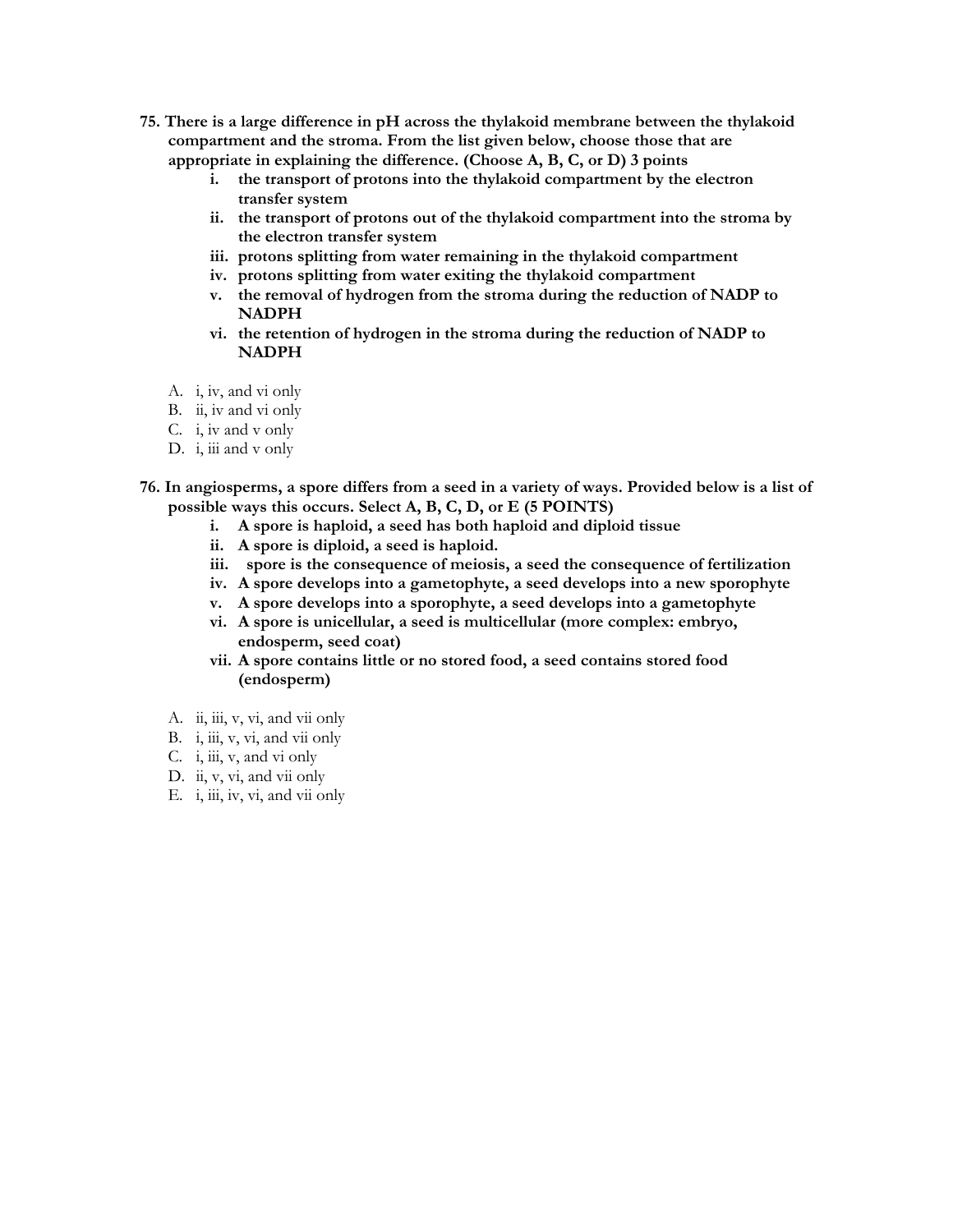# **77. Chloroplasts and mitochondria are similar in certain respects. Given the following characteristics, which are common to both chloroplasts and mitochondria? (Select A, B,**

- **C, D, or E) (4 points)** 
	- i. both are single-membrane bounded structures
	- ii. both are double-membrane bounded structures
	- iii. both undergo reactions that are primarily oxidative in nature
	- iv. both have similar, although not identical, electron transfer systems
	- v. both contain ribosomes
	- vi. both undergo reactions that are primarily reductive in nature
	- vii. both contain DNA and RNA
	- viii. both undergo chemiosmosis
- A. i, iii, v, vii, and viii only
- B. i iv, vi, vii and viii only
- C. ii iv, v, vii and viii only
- D. ii, iii, vi, vii, and viii only
- E. ii, iv, vi, vi, and viii only

## **Questions 78 to 82. Select Acceptable (A) or Unacceptable (B) Mycorrhizae:**

- **78. \_\_\_\_\_ may transfer nutrients from one plant to another.**
- **79. \_\_\_\_\_ growth depends on nutrients obtained from the plant.**
- **80. \_\_\_\_\_ permit plants to survive in phosphorus-poor soil.**
- **81. \_\_\_\_\_ increase the absorptive surface of plants.**
- **82. \_\_\_\_\_ form nitrogen-fixing nodules on the roots of plants.**

**Questions 83 to 85. Refer to the diagram shown below. (6 points)**



## **83. In which one of the following ways do flowers A and B differ?** (2 points)

- A. flower A is zygomorphic whereas flower B is actinomorphic
- B. flower A is imperfect whereas flower B is perfect
- C. flower A is epigynous whereas flower B is hypogynous
- D. flower A is apocarpous whereas flower B is syncarpous
- E. flower A is epipetalous whereas flower B is sympetalous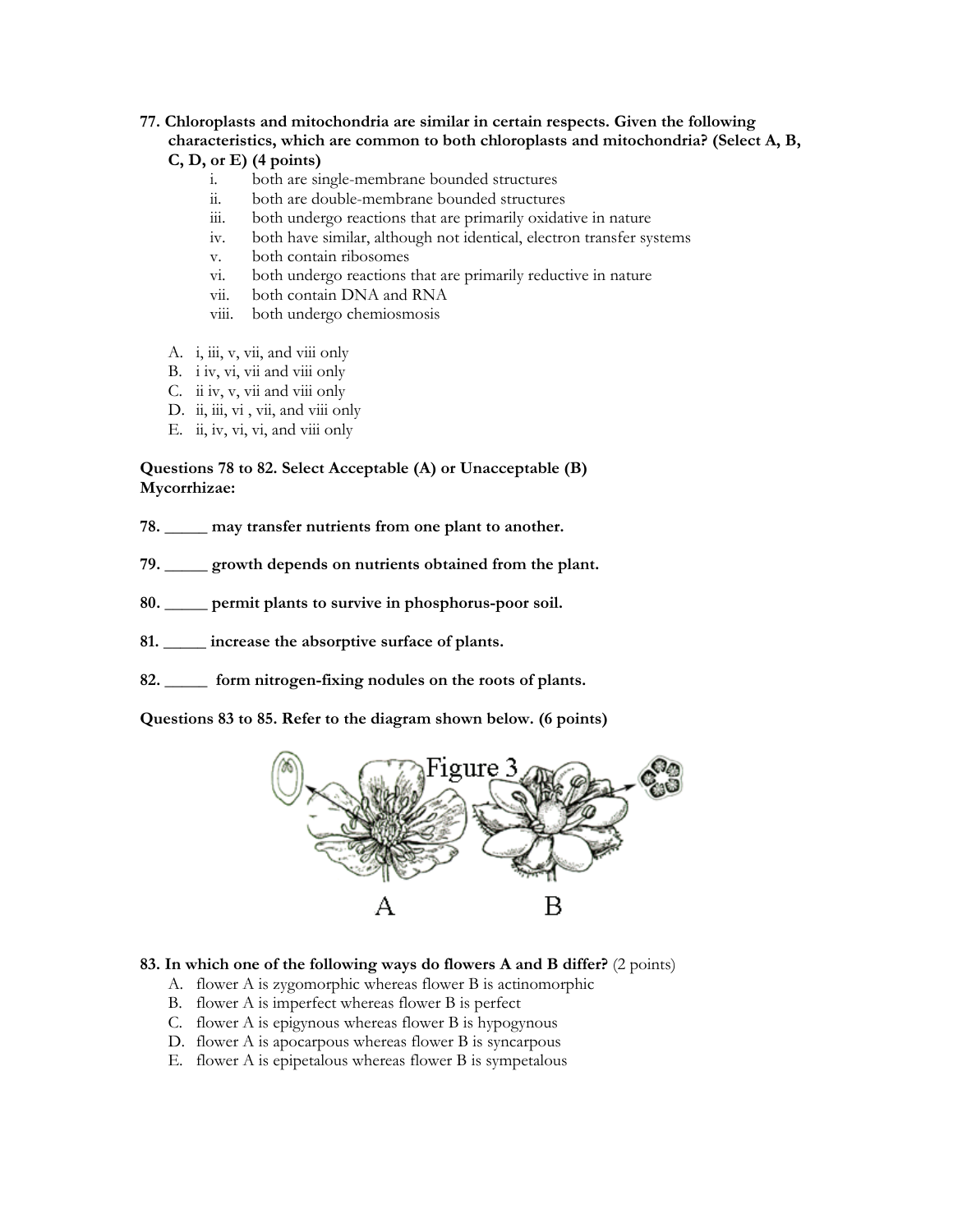**84. Of the two flowers depicted above, which has more carpels?** (2 points)

- A. flower A
- B. flower B
- C. both the same
- **85. Placentation types depicted by the ovary cross-sections for flowers A and B are known as: (2 points)**
	- A. marginal, free central
	- B. free central, axile
	- C. marginal, axile
	- D. marginal, parietal
	- E. parietal, axile

**Questions 86 to 88. Ammonia is produced in freshwater fish during metabolic processes. Indicate for each of the following statements which is(are) Acceptable (A) and which is(are) Unacceptable (B) explanations for why elevated ammonia levels are dangerous to the organism.** 

**86. Ammonia can substitute for a potassium ion in ion-exchange mechanisms.** 

- **87. Ammonia can adversely affect amino acid transport.**
- **88. Ammonia can cause a decrease in body pH which can adversely affect the tertiary structure of proteins.**
- **89. While hiking with your guide in the Saguaro National Park, you drop your canteen. As you reach down to pick it up, you spy Crotalus atrox better know as a Western Diamondbacked Rattlesnake. It inserts its fangs into your hand and has a firm hold on your hand as it injects its venom. Your guide is able to extract you from the snake's hold, but you quickly experience hemolysis. Your guide rushes you to the nearest hospital where the snake venom is analyzed. Three enzymes: phospholipase, neuraminidase, and protease are found. Which of these enzymes do you think was responsible for your near fatal red blood cell hemolysis and in what way would it lead to hemolysis? (Indicate which of the following explanations would be appropriate) (2 points)** 
	- A. [The neuraminidase lysis the carbohydrate rich glycocalyx leading to cell breakage since this](http://www.biology.arizona.edu/cell_bio/problem_sets/membranes/02t.html)  [layer is responsible for strengthening the cell membrane.](http://www.biology.arizona.edu/cell_bio/problem_sets/membranes/02t.html)
	- B. [The protease would degrade transmembrane proteins leading to cell lysis.](http://www.biology.arizona.edu/cell_bio/problem_sets/membranes/02t.html)
	- C. [The phospholipase would degrade the phospholipids, the component of a membrane](http://www.biology.arizona.edu/cell_bio/problem_sets/membranes/02c.html)  [creating a barrier](http://www.biology.arizona.edu/cell_bio/problem_sets/membranes/02c.html)

## **Questions 90 to 97. Use A for Acceptable and B for Unacceptable. The immune system is designed to recognize and eliminate foreign elements from the body.**

- **90. \_\_\_\_\_ The innate immune system is not well developed in invertebrates.**
- **91. \_\_\_\_\_ Inflammation is an orchestrated series of events initiated by WBC.**
- **92. \_\_\_\_\_ Toll-like receptors on helper T cells allow for direct activation by antigens.**
- **93. \_\_\_\_\_ Polyclonal antibodies may be directed to the same antigen but are produced by different cells.**
- **95. \_\_\_\_\_ Fever can be induced by bacterial toxins and is detrimental to animal recovery.**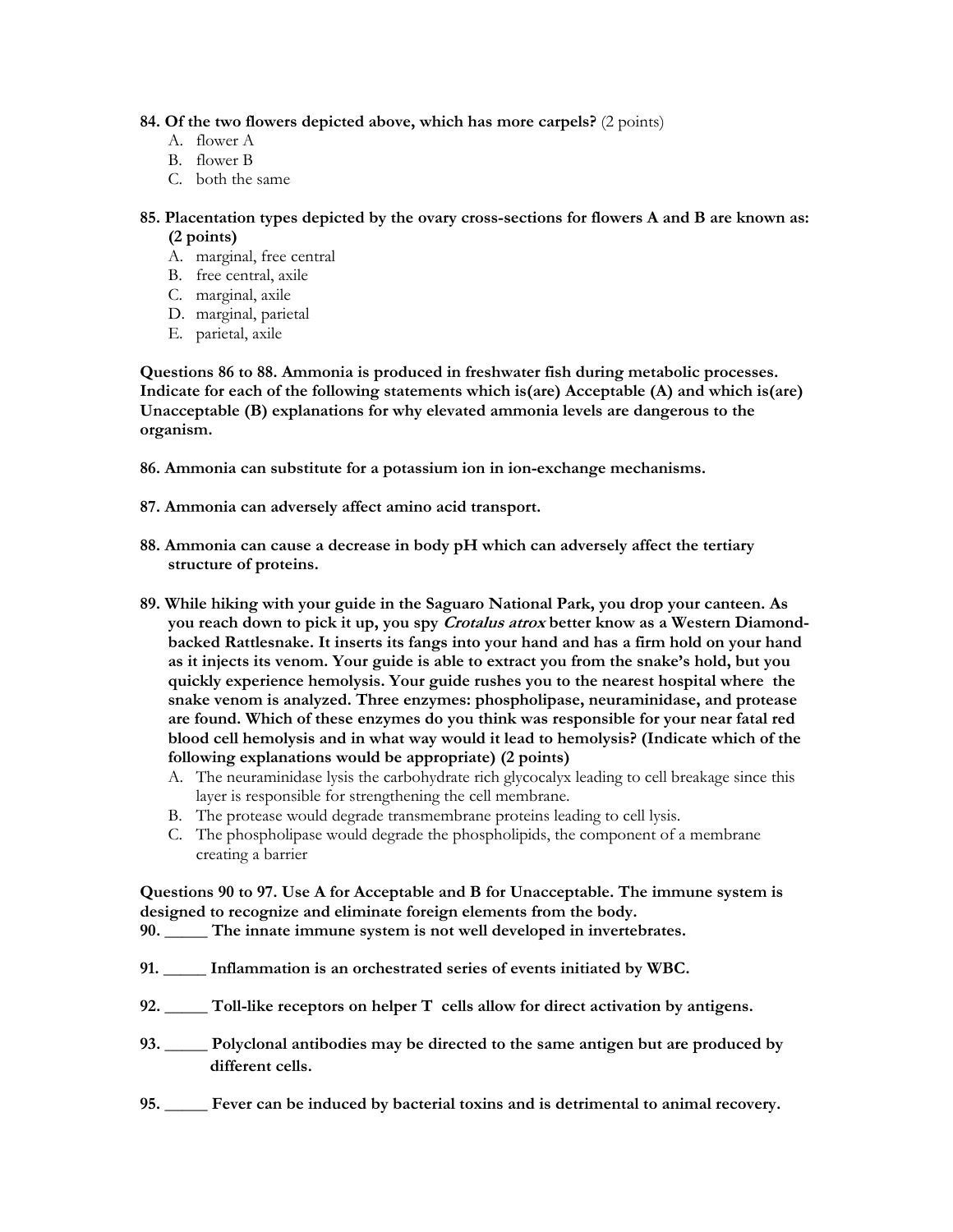- **96. \_\_\_\_\_ Receptors present on T and B cells that recognize specific antigens are generated after exposure to that antigen.**
- **97. \_\_\_\_\_ T cells kill virally infected cells by phagocytosis.**

**Questions 98 to102. Refer to the diagram below the diagram below. Select A if the state is Acceptable and B if the statement is Unacceptable.** 



**Follicle development in the ovary** 

- **98. \_\_\_\_\_ Leutenizing hormone stimulates these cells to proliferate and secrete estrogen.**
- **99. \_\_\_\_\_ These cells secrete estrogen in response to Leutenizing hormone.**
- **100. \_\_\_\_\_ These cells secrete inhibin that inhibits secretion of FSH.**
- **101. \_\_\_\_\_ Follicular fluid has high concentrations of estrogens that lead to stimulation of GnRH.**
- **102. \_\_\_\_\_ These cells are stimulated by LH to produce progesterone.**

**Questions 103 to 106. Which of the following provide evidence for the "intentionality" of primate alarm calls? Acceptable (A) or Unacceptable (B)** 

- **103. \_\_\_\_\_ Calls are made when a predator is spotted**
- **104. \_\_\_\_\_ Individuals are more likely to call when their offspring are present**
- **105. \_\_\_\_\_ Males are more likely to call when females are present**
- **106. \_\_\_\_\_ Calls are made even when the individual is alone**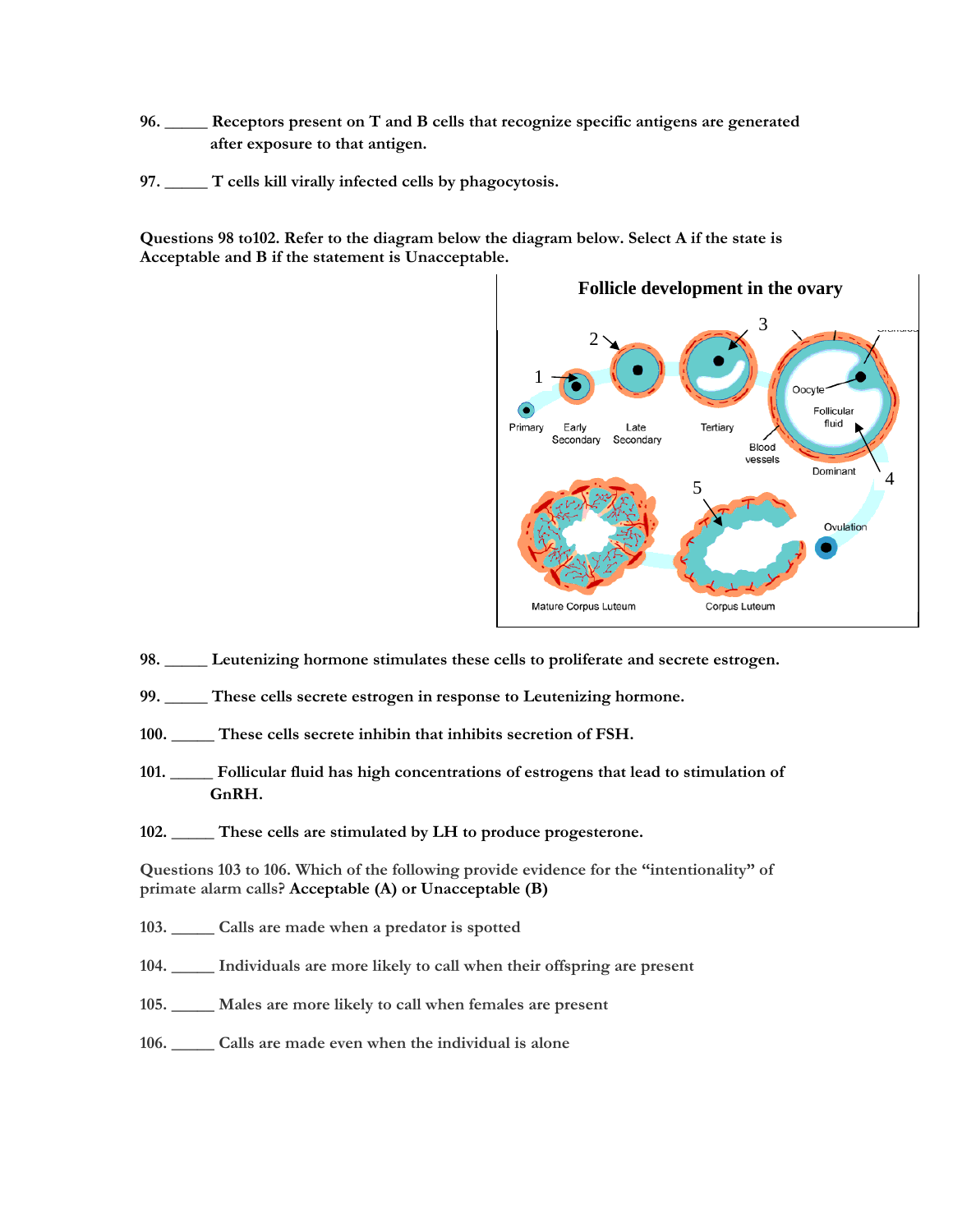**Questions 107 to 110. Rapidly changing habitats generally are favorable to: Acceptable (A) or Unacceptable (B)** 

**107. \_\_\_\_\_ small organisms.** 

**108. \_\_\_\_\_ K-selected species.** 

**109. \_\_\_\_\_ species which reproduce numerous times in their lives.** 

**110. \_\_\_\_\_ organisms which practice exploitative competition.** 

**Questions 111 to 115. Characterize the following selective events as one of the following choices. Indicate the letter of the appropriate selection on your answer sheet for each of the following examples.** 

- A. Directional
- B. Stabilizing
- C. Disruptive
- D. Positive Frequency-Dependent Selection
- E. Negative Frequency-Dependent Selection
- **111. Selection on the size of crabs results in differences in size between two populations. This is because smaller ones can eat small prey efficiently but cannot eat large prey, and the large ones can eat large prey, but don't bother with prey that is too small. Intermediate-sized crabs are not able to manipulate the smaller prey items, but they are excluded from the larger prey items by the larger crabs.**
- **112. More intense red coloration in roses is favored by horticulturalists and the population of roses becomes redder in color.**
- **113. Frogs call to attract mates. Most male frogs call in choruses at a specific time of night. Females are attracted to males that call at this time of night because they are preoccupied during earlier times, and they get sleepy at later times.**
- **114. Two populations of a species of frog live around the Gulf of Mexico. One population has a brown back and lives on rocky islands with brown rocks and little vegetation. A second population lives on the mainland among the vegetation and has a back that is speckled with green and browns.**
- **115. Birds seek larvae of a certain species of butterflies that vary in their feeding behavior. Some larvae feed on the under sides of leaves, some larvae feed beneath the bark, and some larvae feed while resting on stems. The birds learn where they are likely to find larvae and focus their feeding on places where they have been successful in finding larvae. What sort of selection is exerted on the butterfly larvae?**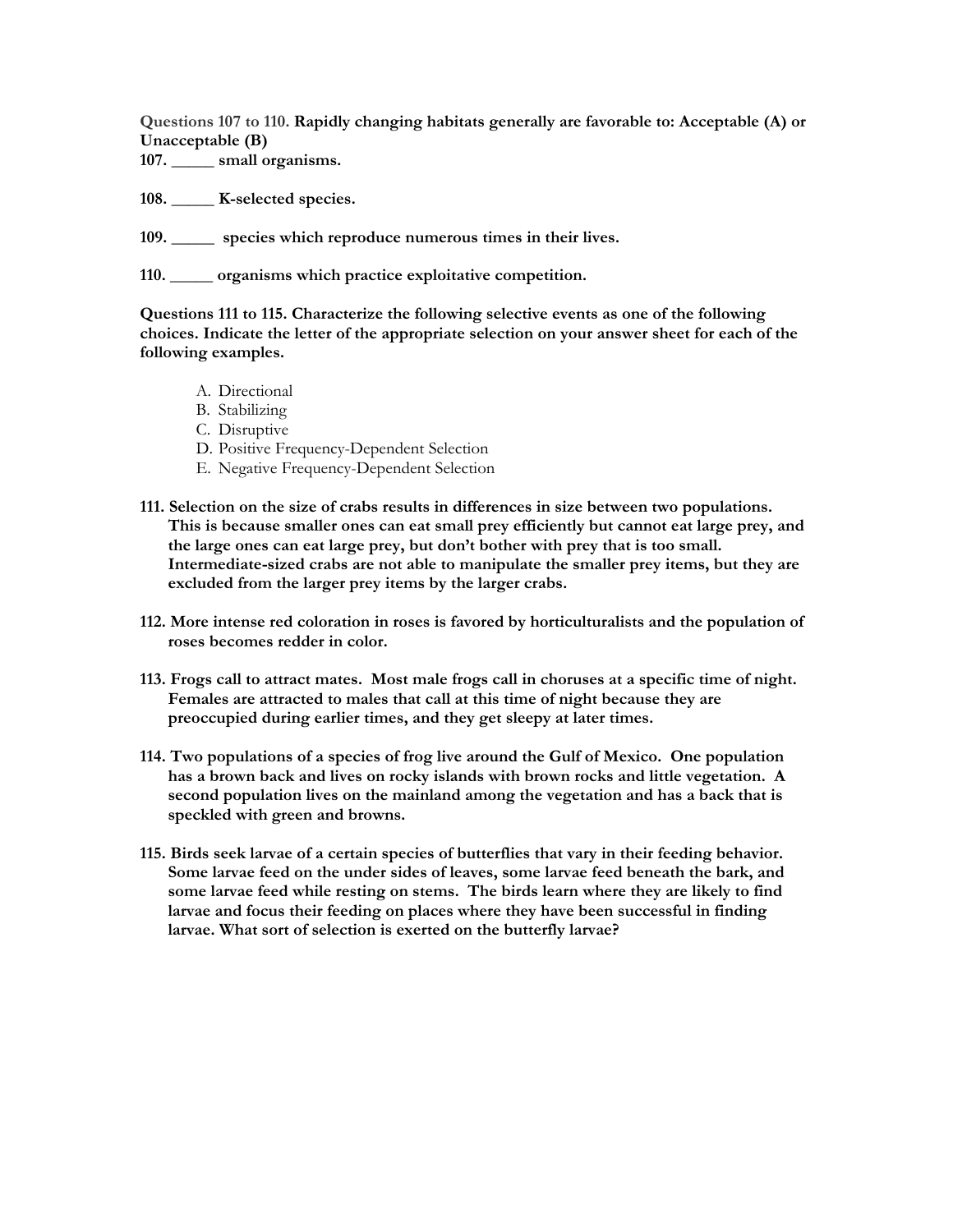**Questions 116 to 120. The following pedigree is representative of a family with a history of Whiny syndrome, a disease causing the affected individual to speak with a high squeaky voice. Based on the pedigree shown, which of the following are possible modes of inheritance assuming complete penetrance? Acceptable (A) or Unacceptable (B)** 



- **116. \_\_\_\_\_ Autosomal dominant**
- **117. \_\_\_\_\_ Autosomal recessive**
- **118. \_\_\_\_\_ X-linked dominant**
- **119. \_\_\_\_\_ X-linked recessive**
- **120. \_\_\_\_\_ Mitochondrial inheritance**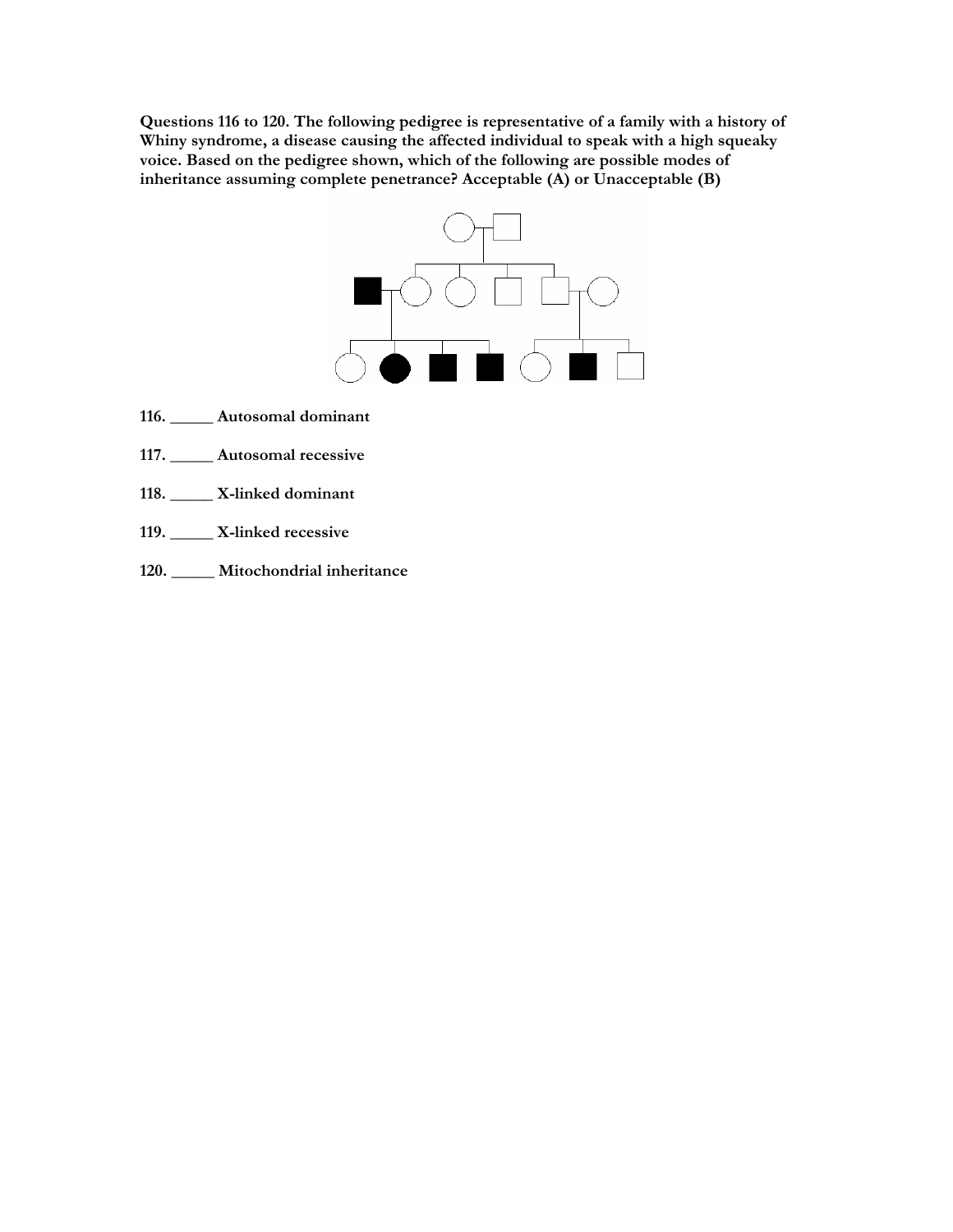**Questions 121 to 125. Refer to the figure below.** 

**The figure below represents a food web in a particular ecosystem. Each letter represents a species. The arrows indicate the direction of energy flow. Select the correct letter or letters for each question below (5 POINTS).** 



- **121. \_\_\_\_\_ Which species would most likely represent a primary producer?**
- **122. \_\_\_\_\_ Which species would most likely represent humans if they were part of this ecosystem?**
- **123. \_\_\_\_\_ Which species is (are) most likely to be an herbivore?**
- **124. \_\_\_\_\_ Which species is (are) most likely to be a carnivore?**
- **125. \_\_\_\_\_ Which species is (are) most likely to be an omnivore?**

**Questions 126 to 128. Use Acceptable (A) or Unacceptable (B). Important controls on the ultimate outcome of competition between species pairs that have recently come together include:** 

- **126. \_\_\_\_\_ the initial number of competitors in each species.**
- **127. \_\_\_\_\_ timing of the arrival of the members of the pair.**
- **128. \_\_\_\_\_ physical environment.**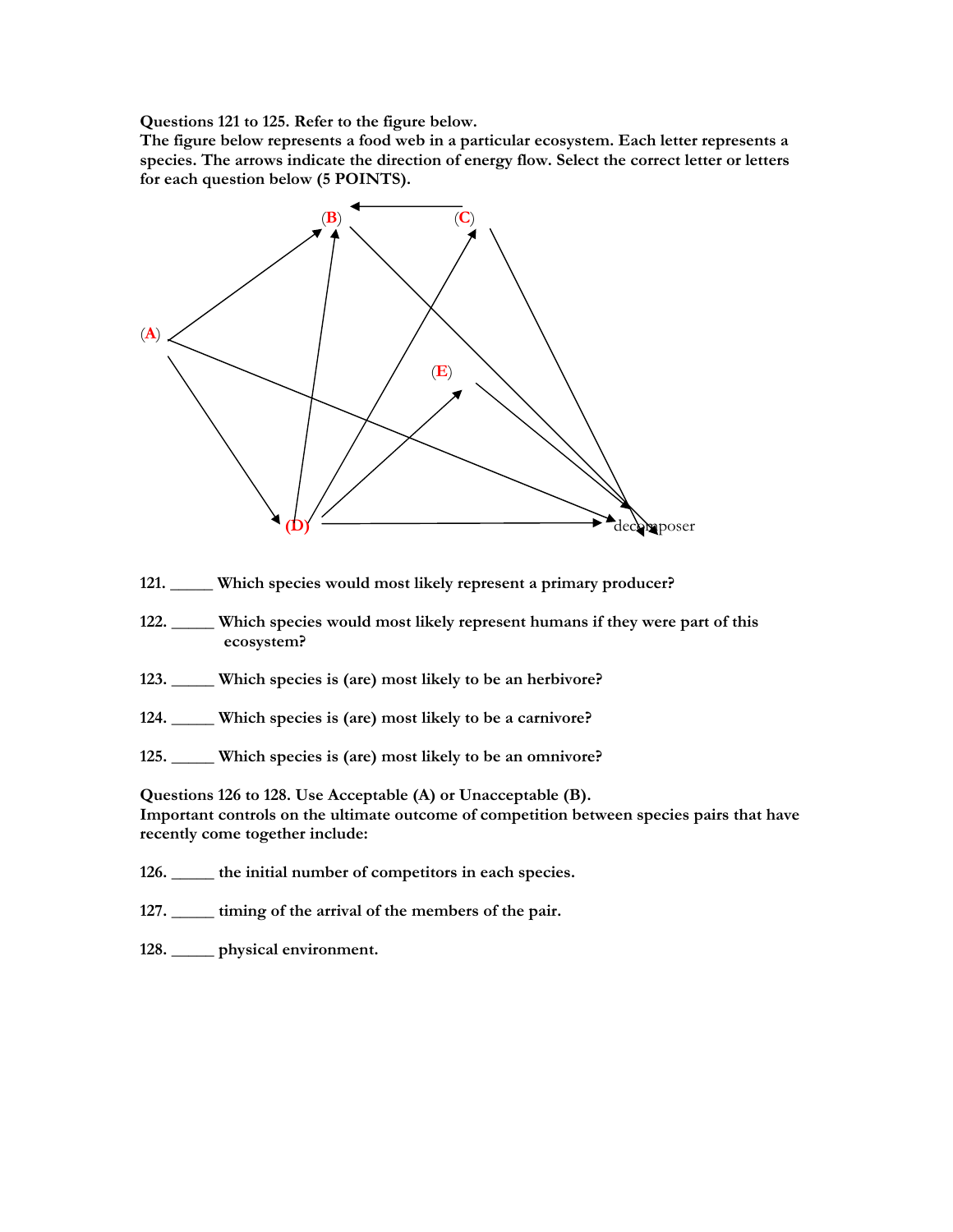**Questions 129 to 137. Use Acceptable (A) or Unacceptable (B). In plant systematics, three lines of evidence may be useful in determining relationships; xylotomical (wood anatomy), embryological and palynological. Match these three with the level for which they are most useful.** 

**Xylotomical: 129. \_\_\_\_\_ Order 130. \_\_\_\_\_ Family 131. \_\_\_\_\_ Genus Embryological: 132. \_\_\_\_\_ Order 133. \_\_\_\_\_ Family 134. \_\_\_\_\_ Genus Palynological: 135. \_\_\_\_\_ Order 136. \_\_\_\_\_ Family 137. \_\_\_\_\_ Genus** 

# **PART C**

**138. Compare and contrast a dicot root with the stem of that same plant placing the LETTER(S) of the correct contrasting member of a pair in the blanks provided in the following table. Terms may be used more than once or not at all. A. endarch origin ; B. exarch origin C. endogenous ; D. exogenous E. generally present ; F. generally absent G. in bundles ; H. not in bundles (5 points)**

| Character          | Root | <b>Stem</b> |
|--------------------|------|-------------|
| Pith               |      |             |
|                    |      |             |
| Primary xylem      |      |             |
|                    |      |             |
| Pericycle          |      |             |
|                    |      |             |
| Vascular tissue    |      |             |
|                    |      |             |
| Lateral appendages |      |             |
|                    |      |             |